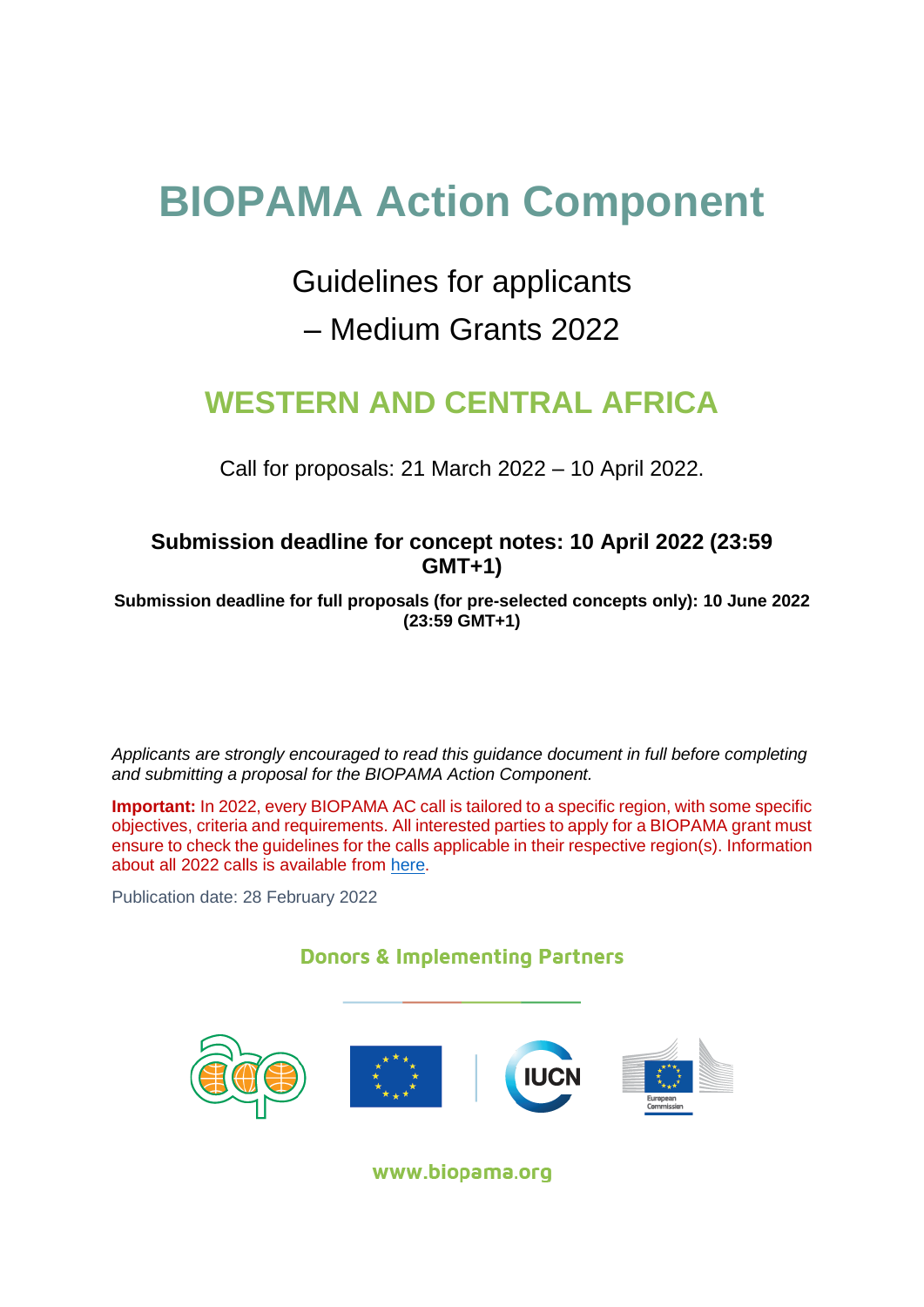



# Table of Contents

| 1.1. |        |                                                                              |  |
|------|--------|------------------------------------------------------------------------------|--|
| 1.2. |        |                                                                              |  |
|      |        | 2. Overview of the present call for proposal in Western and Central Africa 5 |  |
| 2.1. |        |                                                                              |  |
| 2.2. |        |                                                                              |  |
| 2.3. |        |                                                                              |  |
| 2.4. |        |                                                                              |  |
|      | 2.4.1. |                                                                              |  |
|      | 2.4.2. |                                                                              |  |
|      | 2.4.3. |                                                                              |  |
|      | 2.4.4. |                                                                              |  |
|      |        |                                                                              |  |
|      | 2.5.1. |                                                                              |  |
|      | 2.5.2. |                                                                              |  |
|      | 2.5.3. |                                                                              |  |
|      | 2.5.4. |                                                                              |  |
| 3.   |        |                                                                              |  |
| 3.1. |        |                                                                              |  |
| 3.2. |        |                                                                              |  |
| 3.3. |        |                                                                              |  |
|      |        | 4. Evaluations of concept note applications and selection criteria  13       |  |
| 4.1. |        |                                                                              |  |
| 4.2. |        |                                                                              |  |
| 4.3. |        |                                                                              |  |
| 4.4. |        |                                                                              |  |
|      |        |                                                                              |  |
| 5.1. |        |                                                                              |  |
| 5.2. |        |                                                                              |  |
| 6.   |        |                                                                              |  |
| 7.   |        |                                                                              |  |
|      |        |                                                                              |  |
|      |        |                                                                              |  |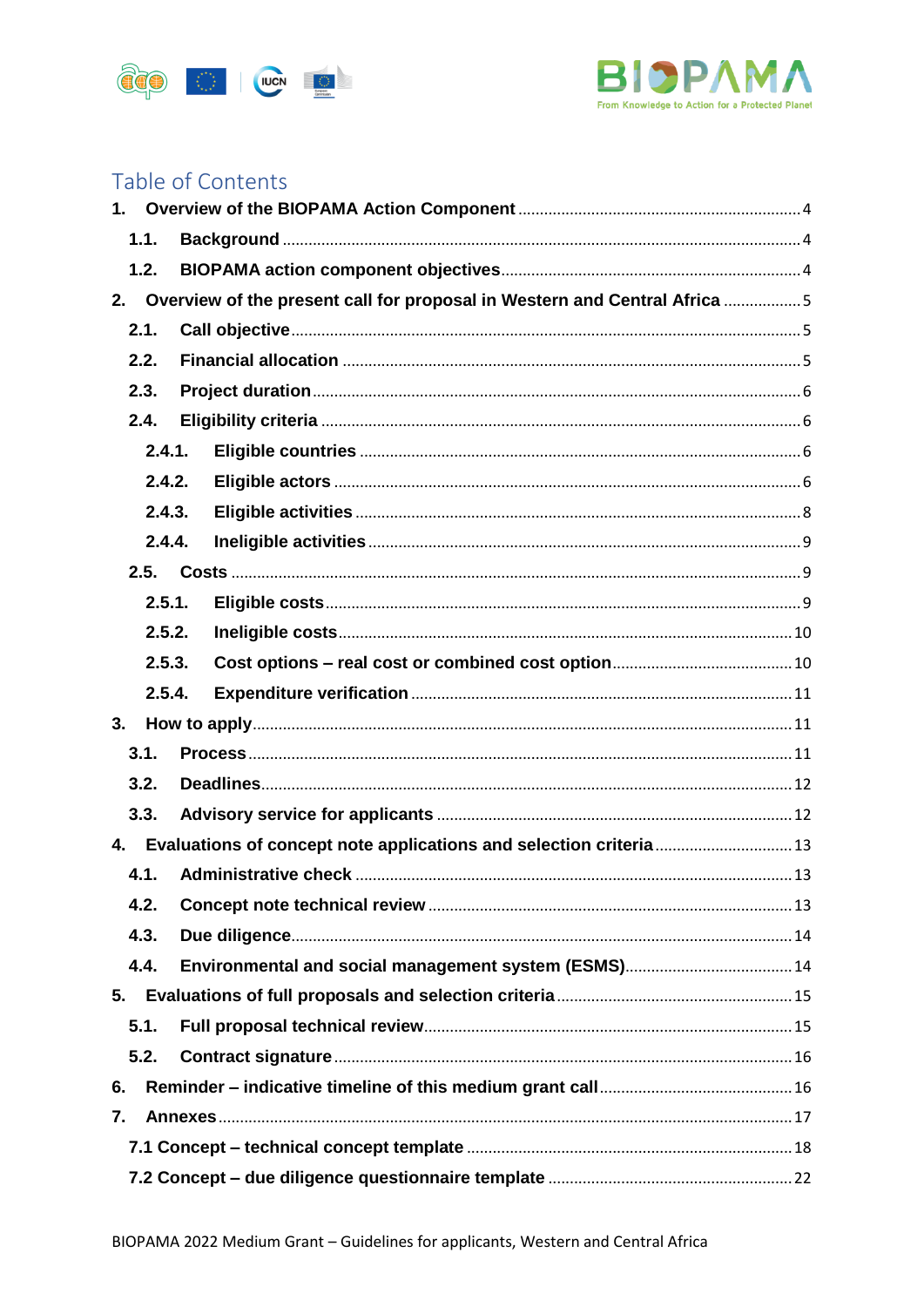

# **BIOPAM** From Knowledge to Action for a Protected Planet

| 7.6 Full proposal – full proposal applicant declaration template38 |  |
|--------------------------------------------------------------------|--|
|                                                                    |  |
|                                                                    |  |
|                                                                    |  |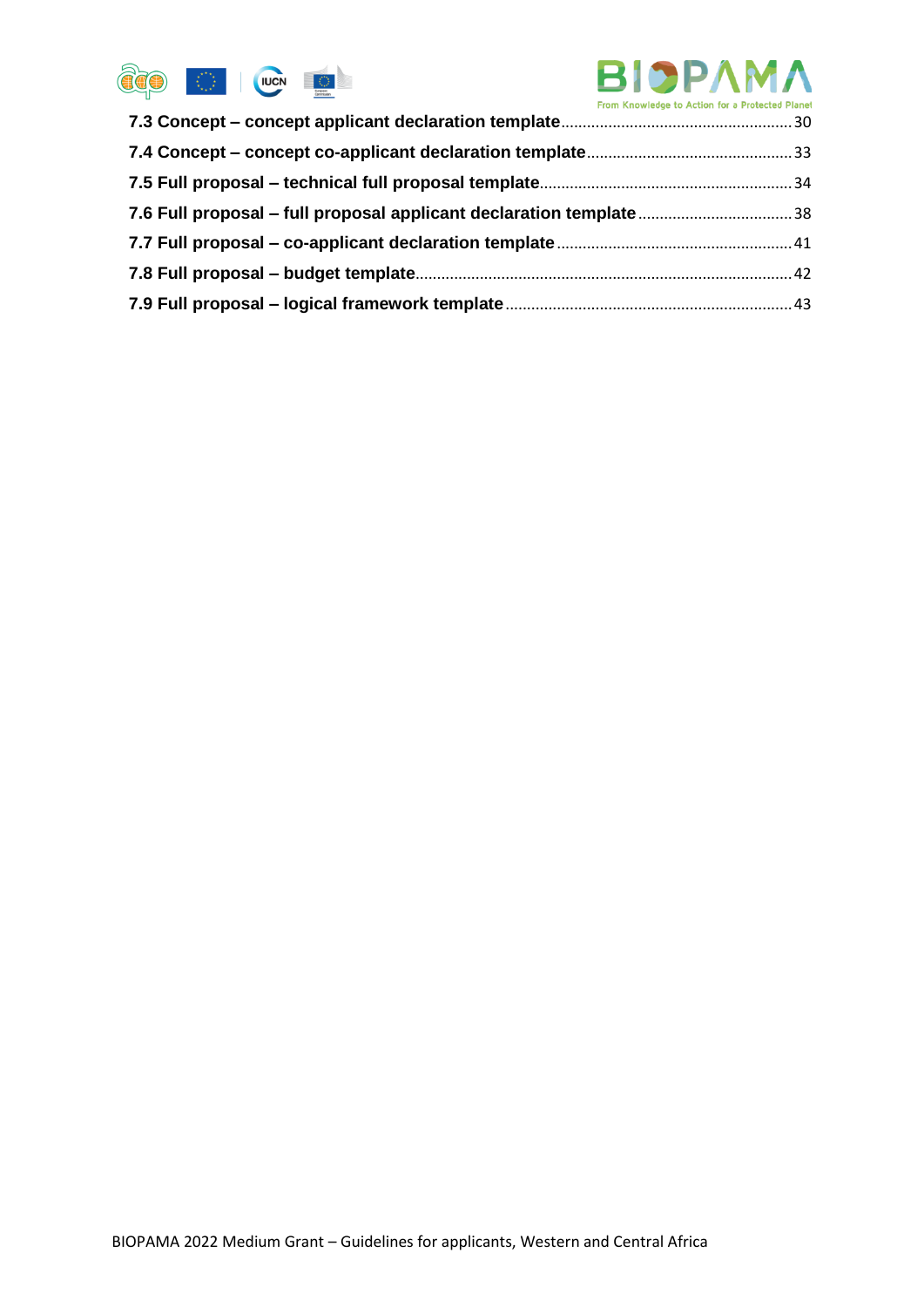



# <span id="page-3-1"></span><span id="page-3-0"></span>**1. Overview of the BIOPAMA Action Component**

# **1.1. Background**

The Biodiversity and Protected Areas Management (BIOPAMA) [Programme](https://biopama.org/) is an initiative of the Organisation of African Caribbean and Pacific States financed by the European Union's 11<sup>th</sup> European Development Fund (EDF). It is part of the European Union's Biodiversity for Life Flagship initiative (B4Life) which supports efforts to halt loss of biodiversity and ecosystem services. BIOPAMA is jointly implemented by the International Union for Conservation of Nature and Natural Resources (IUCN) and the Joint Research Centre of the European Commission (JRC).

BIOPAMA aims to improve the long-term conservation, sustainable use of natural resources and ecosystem services in African, Caribbean and Pacific countries, in protected and conserved areas and surrounding communities. Protected and conserved areas and the landscapes within which they are located have indeed a central role to play in preserving the biodiversity and ecosystem services that the majority of rural communities depend on for sustainable livelihoods.

The BIOPAMA Action Component is a 21 million euros grant mechanism, providing funding opportunities to address protected and conserved areas, sustainable use of biodiversity, natural resources priorities for actions on the ground in the eligible Africa, the Caribbean and the Pacific countries<sup>1</sup>.

To date, the action component has already allocated more than **10 million euros through over 110 active and completed grants** across ACP countries through four past calls for proposals [\(https://action.biopama.org/\)](https://action.biopama.org/).

#### <span id="page-3-2"></span>**1.2. BIOPAMA action component objectives**

The overarching objectives of the action component are to:

 $\overline{a}$ 

- □ Enhance the management and governance of priority areas by addressing existing limitations (strengthening on-site infrastructure/equipment for patrolling, poaching control, developing capacity of staff);
- □ Strengthen the legal framework required to achieve effective biodiversity conservation;
- $\Box$  Support local communities' initiatives aiming to enhance the livelihoods of local people whilst effectively contributing to protected areas management.

<sup>&</sup>lt;sup>1</sup> The 79 BIOPAMA countries are: Angola, Antigua and Barbuda, Bahamas, Barbados, Belize, Benin, Botswana, Burkina Faso, Burundi, Cameroon, Cape Verde, Central African Republic, Chad, Comoros, Congo, Congo – Democratic Republic of, Cook Islands, Cote d'Ivoire, Djibouti, Dominica, Dominican Republic, Equatorial Guinea, Eritrea, Eswatini, Ethiopia, Fiji, Gabon, Gambia, Ghana, Grenada, Guinea, Guinea-Bissau, Guyana, Haiti, Jamaica, Kenya, Kiribati, Lesotho, Liberia, Madagascar, Malawi, Mali, Marshall Islands, Mauritania, Mauritius, Micronesia, Mozambique, Namibia, Nauru, Niger, Nigeria, Niue, Palau, Papua New Guinea, Rwanda, Saint Kitts and Nevis, Saint Lucia, Saint Vincent and the Grenadines, Samoa, Sao Tome and Principe, Senegal, Seychelles, Sierra Leone, Solomon Islands, Somalia, South Africa, Sudan, South Sudan, Suriname, Tanzania, Timor Leste, Togo, Tonga, Trinidad and Tobago, Tuvalu, Uganda, Vanuatu, Zambia, Zimbabwe.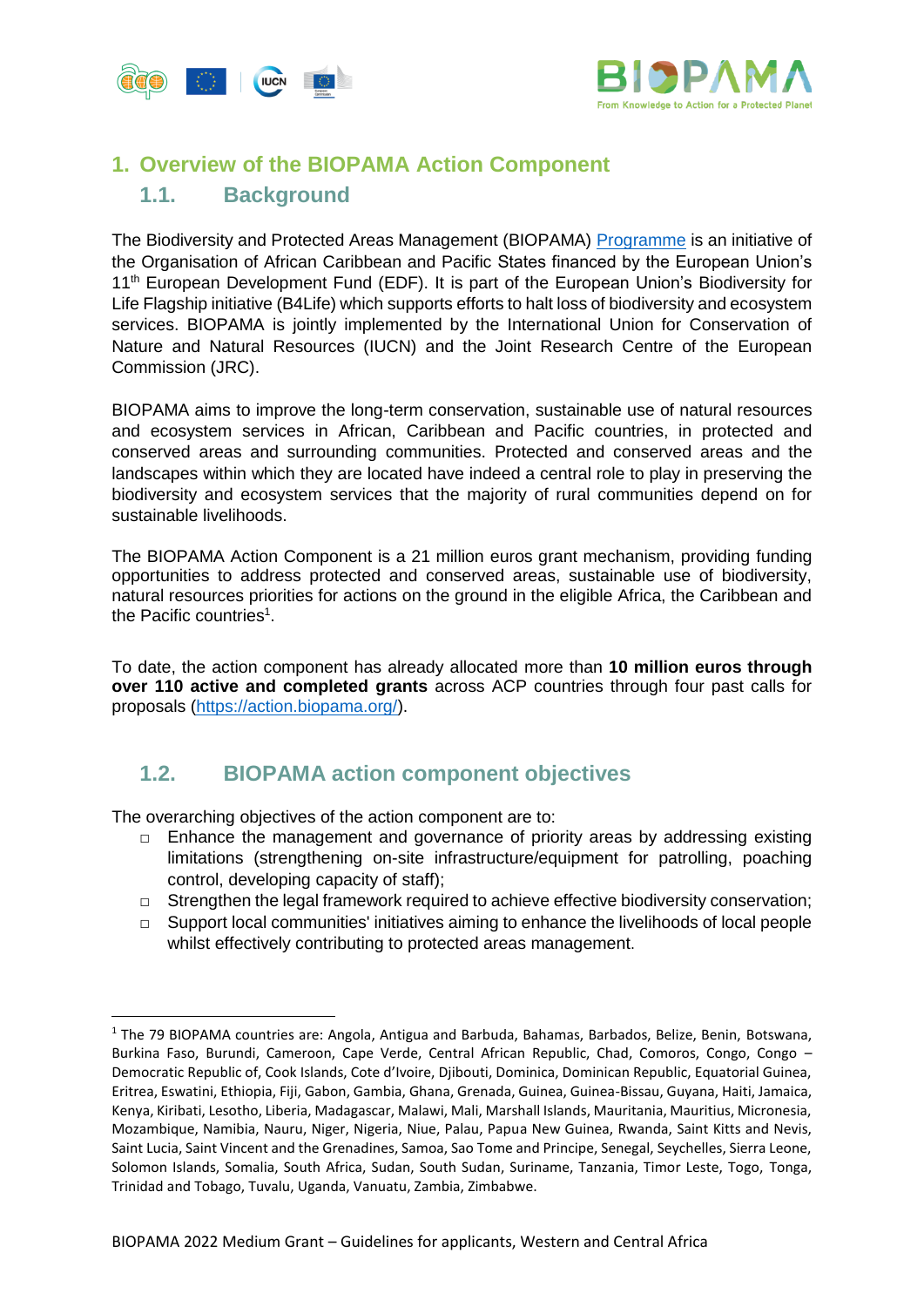



# <span id="page-4-0"></span>**2. Overview of the present call for proposal in Western and Central Africa**

# <span id="page-4-1"></span>**2.1. Call objective**

The objective of this call for proposals is to address priorities for action, identified through management and governance effectiveness assessments (for example, PAME tools including IMET, METT, RAPPAM, Green List, EoH or equivalent; or PAGE tools including SAPA, GAPA, or SAGE), to improve the management and governance of protected and conserved areas, and the sustainable use of natural resources and livelihoods of surrounding local communities.

# <span id="page-4-2"></span>**2.2. Financial allocation**

In total, **2,9 million EUR** is available to support this call for proposals in Western and Central Africa. Of this 2,9 million EUR, 1,7 million EUR is reserved for priority countries.

Priority countries in Central and Western Africa are: Central Africa: Cameroon, Congo, Congo Democratic Republic of, Burundi, Gabon, Senegal, Guinea, Cote d'Ivoire, Benin, Cabo Verde, and Sierra Leone. These countries are particularly encouraged to submit proposals to this call for proposals.

All other countries from Western and Central Africa may also apply to this call for proposals.

Grant size can be up to **200,000 EUR**. A 5% co-funding from the applicant is required. This means that BIOPAMA will provide up to a maximum of 95 % of the total eligible costs of the project; and the applicant is required to provide a minimum of 5% co-financing.

All proposals should have an adequate budget: the ratio between the estimated costs and the expected results should be satisfactory and demonstrate sound financial management by the applicant. The proposed project activities should be consistent with the amount requested and include a work plan. It is important to be realistic as to what can be achieved with the available amount and within the implementation period of the project.

Project proposals are requested to set aside between 5 to 10% of total project costs to monitoring, evaluation and communication activities of the project. The required communication activities include:

- Two articles a year produced and published on the organisation's communication channels;
- A brief video testimonial from the beneficiaries about the project;
- A PANORAMA solution;
- A success story about the project implementation and lessons learnt;

Applicants are encouraged to read the BIOPAMA communication [guidelines](https://action.biopama.org/wp-content/uploads/2021/04/BIOPAMA-Grantee-communications-guidelines_vMar2021.pdf) to learn more about the required communication activities to adequately cost these in their project budget.

These monitoring, evaluation and communication activities will take place at different levels and at different times in the grant cycle. In addition, applicants are required to include an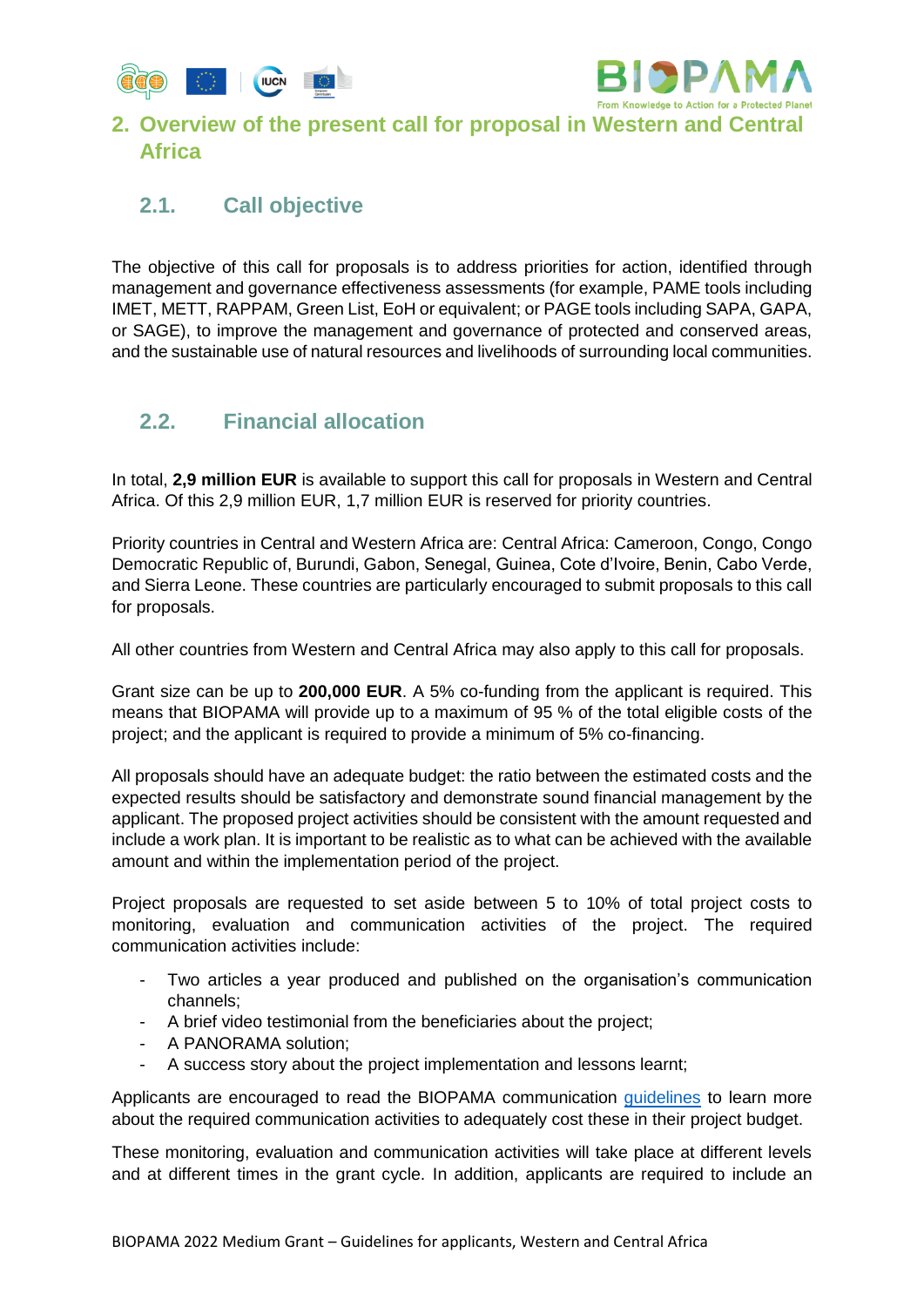



amount of six thousand euros (6,000 EUR) within their project budget to cover the cost of the final expenditure verification by an external review upon completion of the project.

# <span id="page-5-0"></span>**2.3. Project duration**

#### **The duration of the project should be of a maximum of 18 months.**

The start date of the project will be determined by the date of the signature of the grant contract. The performance of the contract cannot start before its entry into force. Project results and activities need to be clear and attainable within the timeframe of the grant.

#### **Projects must end on, or before 30 September 2024**.

#### <span id="page-5-2"></span><span id="page-5-1"></span>**2.4. Eligibility criteria 2.4.1. Eligible countries**

This call for proposal is opened for countries located in the **Western and Central Africa only**. These are: Burundi, Central African Republic, Cameroon, Congo, Congo Democratic Republic of, Gabon, Equatorial Guinea, Sao Tome and Principe, Chad, Benin, Burkina Faso, Cote d'Ivoire, Cape Verde, Ghana, Guinea, Gambia, Guinea-Bissau, Liberia, Mali, Mauritania, Niger, Nigeria, Senegal, Sierra Leone, and Togo.

Calls for proposals targeting countries in other BIOPAMA regions<sup>2</sup> (i.e. Caribbean, Eastern Africa, Southern Africa, and Pacific) will also be opened in the first half of 2022. Interested applicants in these countries are invited to check the BIOPAMA AC website for more information: [https://action.biopama.org/.](https://action.biopama.org/) Applications to this call for proposals, for Central and Western African countries, from any country located outside of this geographical region will be automatically rejected.

#### **2.4.2. Eligible actors**

#### <span id="page-5-3"></span>**This call for proposals is opened to all stakeholders working in and around protected and conserved areas under the following conditions.**

In order to be eligible for this grant, the applicant as lead applicant acting individually or with co-applicant must:

- □ be a registered legal entity and
- $\Box$  be directly responsible for the preparation and management of the grant and
- □ be non-profit-making and

1

<sup>2</sup> These include: Antigua and Barbuda, Bahamas, Belize, Barbados, Dominica, Dominican Republic, Grenada, Guyana, Haiti, Jamaica, St Kitts and Nevis, St Lucia, Suriname, Trinidad and Tobago, St Vincent and the Grenadine, Djibouti, Eritrea, Ethiopia, Kenya, Rwanda, Sudan, Somalia, South Sudan, Tanzania, Uganda, Angola, Botswana, Comoros, Lesotho, Madagascar, Mozambique, Mauritius, Malawi, Namibia, Eswatini, Seychelles, South Africa, Zambia, Zimbabwe, Cook Islands, Fiji, Micronesia (Federated States of), Kiribati, Marshall Islands, Niue, Nauru, Palau, Papua New Guinea, Solomon Islands, Timor-Leste, Tonga, Tuvalu, Vanuatu, Samoa. Please note some funding restrictions may apply to some of these countries or stakeholders in these countries – check the relevant regional guidelines for more information.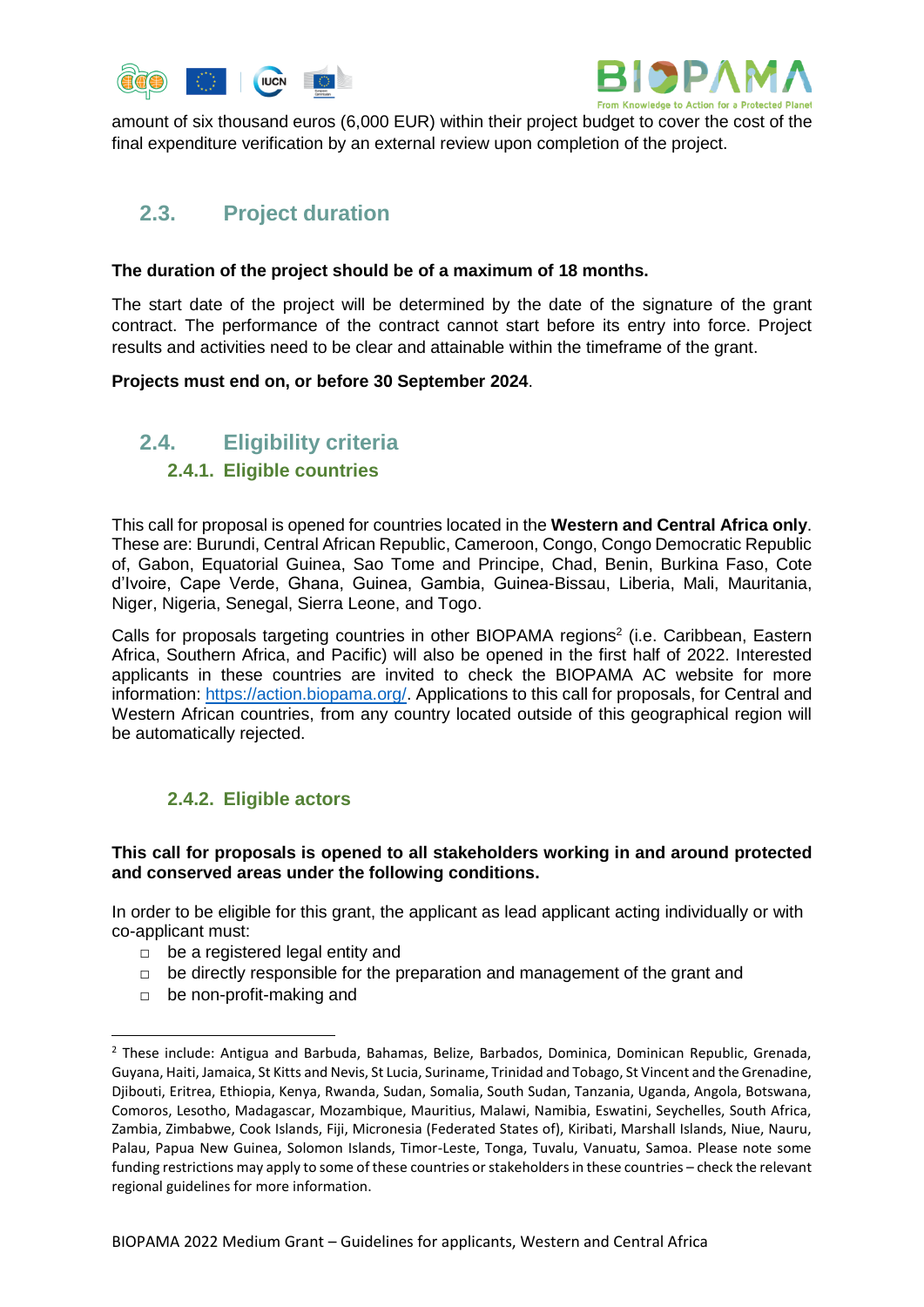



- $\Box$  be established in the targeted eligible country and
- □ be:

**.** 

- o a protected/conserved area (or network of), or
- $\circ$  a national civil society organisation, national NGO, non-profit organisation, or
- o a national authority, agency,
- □ not be a beneficiary of another active grant funded by a donor, including the European Union, for the same activities.

The co-applicant can be also established in :

- $\circ$  EU member state, EU OCT, OECD member state<sup>3</sup>, or it can be a regional or international organisation carrying out field projects, provided the following conditions are fulfilled:
	- proven successful experience in the targeted ACP country/ies of cooperation on protected and conserved area issues and natural resources management;
	- proven experience of actions on the field in the targeted ACP country/ies;
	- proven successful experience of collaboration with national and local government and/or local civil society and local communities in the targeted ACP countries;
	- formal support from the relevant national authorities;
	- proven agreement and co-design of the proposal with the national and/or local government, PCA managers, local civil society, local communities.

In such case the EU member state organisation, EU OCT organisation, OECD member state organisation<sup>4</sup>, or regional or international organisation, satisfying the above-mentioned criteria and applying for a grant as co-applicant, must ensure that:

- □ the project is based on a partnership/consortium with the national/subnational authorities, and/or the targeted protected/conserved areas, and/or the national/local civil society and local communities as co-beneficiaries,
- $\Box$  the project is based on an equitable division of work and is based on a collaboration with the national/subnational authorities and/or the targeted protected/conserved area(s), and/or the national/local civil society, socio-professional actors and local communities;
- $\Box$  the project is based on clear identified priorities related to capacity building, improvement of management effectiveness and governance of the protected/conserved area(s), and sustainable natural resources management;
- $\Box$  the project demonstrates prior consultation and involvement of the national/subnational authorities, the targeted protected/conserved area(s), the

<sup>&</sup>lt;sup>3</sup> These organisations are eligible in the case of contracts that are implemented in a Least Developed Country (LDC) or a Highly Indebted Poor Country (HIPC), as included in the list of official development assistance (ODA) recipients.

<sup>4</sup> These organisations are eligible in the case of contracts that are implemented in a Least Developed Country (LDC) or a Highly Indebted Poor Country (HIPC), as included in the list of official development assistance (ODA) recipients. LDC: Benin, Burkina Faso, Burundi, Central African Republic, Chad, Democratic Republic of the Congo, Gambia, Guinea, Guinea-Bissau, Liberia, Mali, Mauritania, Niger, Sao Tome & Principe, Senegal, Sierra Leone, Togo. HIPC: Benin, Burkina Faso, Cameroon, Central African Republic, Chad, Côte d'Ivoire, Democratic Republic of Congo, Ghana, Guinea, Guinea-Bissau, Liberia, Mali, Mauritania, Niger, Republic of Congo, São Tomé & Príncipe, Senegal, Sierra Leone, The Gambia, Togo.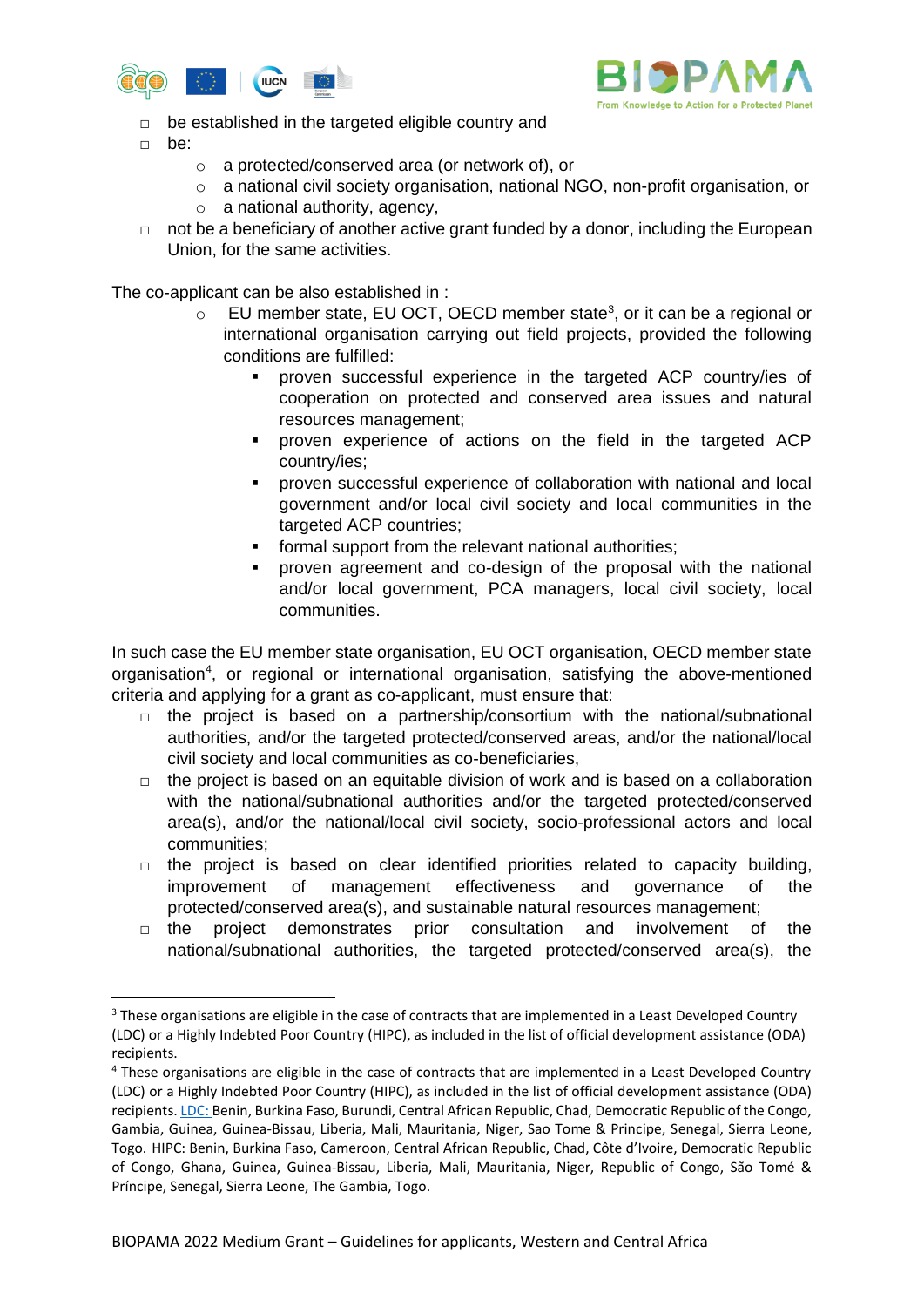



national/local civil society and local communities in the design and development of the project.

In addition:

- □ applicants cannot have a conflict of interest in applying for this call. A conflict of interest may arise in particular as a result of economic interests, political or national affinities, family or emotional ties, or any other relevant connection or shared interest.
- □ applicants cannot be current employees of IUCN, JRC and of an organisation hosting a BIOPAMA regional observatory, or close relatives (i.e. immediate family) of IUCN/JRC/RO employees.
- $\Box$  applicants can submit a maximum of two applications as the lead organization<sup>5</sup>.
- $\Box$  applicants may not participate to this call for proposals if they are in any of the exclusion situations listed in the applicant declaration.

Important: a stakeholder may apply to up to two medium grants as lead applicant, but can only be awarded one grant.

#### **2.4.3. Eligible activities**

<span id="page-7-0"></span>To be eligible, activities must:

- $\Box$  be located in one or several priority areas of Western and Central countries, that is: protected and or conserved area/s<sup>6</sup>, including key biodiversity area/s, key landscape/s for conservation (where identified).
- $\Box$  address clearly formulated priorities identified through the use of a quantitative diagnostic tool<sup>7</sup> (i.e. a protected area management or governance evaluation  $-$ PAME/PAGE) in terms of protected and conserved areas management and governance, sustainable use of natural resources and livelihoods of surrounding local communities. **Note that any application not supported by a quantitative diagnostic tool will be automatically rejected.**
- $\Box$  be consistent with the BIOPAMA action component objectives (see section 1.2)
- $\Box$  implement concrete conservation activities on the ground and achieve tangible results measured through clearly identified indicators
- □ comply with the IUCN ESMS
- □ enable sharing of project data and information with the relevant BIOPAMA regional observatory, as relevant. This will be included in the grant contract.

Examples of eligible activities include:

**.** 

- □ Protected and/or conserved area planning and management activities
- □ Activities aimed at strengthening the governance and equitable management models in place
- □ Law enforcement activities, including wildlife trafficking controls
- $\Box$  Activities aimed at strengthening the institutional and legal framework/s in place

<sup>&</sup>lt;sup>5</sup> The maximum amount received through BIOPAMA Action Component should not exceed € 500 000 per applicant per region. All the exceptions will be subject to review case by case.

<sup>6</sup> Please check the protected/conserved areas WDPAID in the World Database on Protected Areas [\(https://www.protectedplanet.net/en\)](https://www.protectedplanet.net/en).

 $7$  A non-exhaustive list of PAME/PAGE evaluations include: METT, IMET, Green List, RAPPAM, EoH, SAPA, GAPA, SAGE.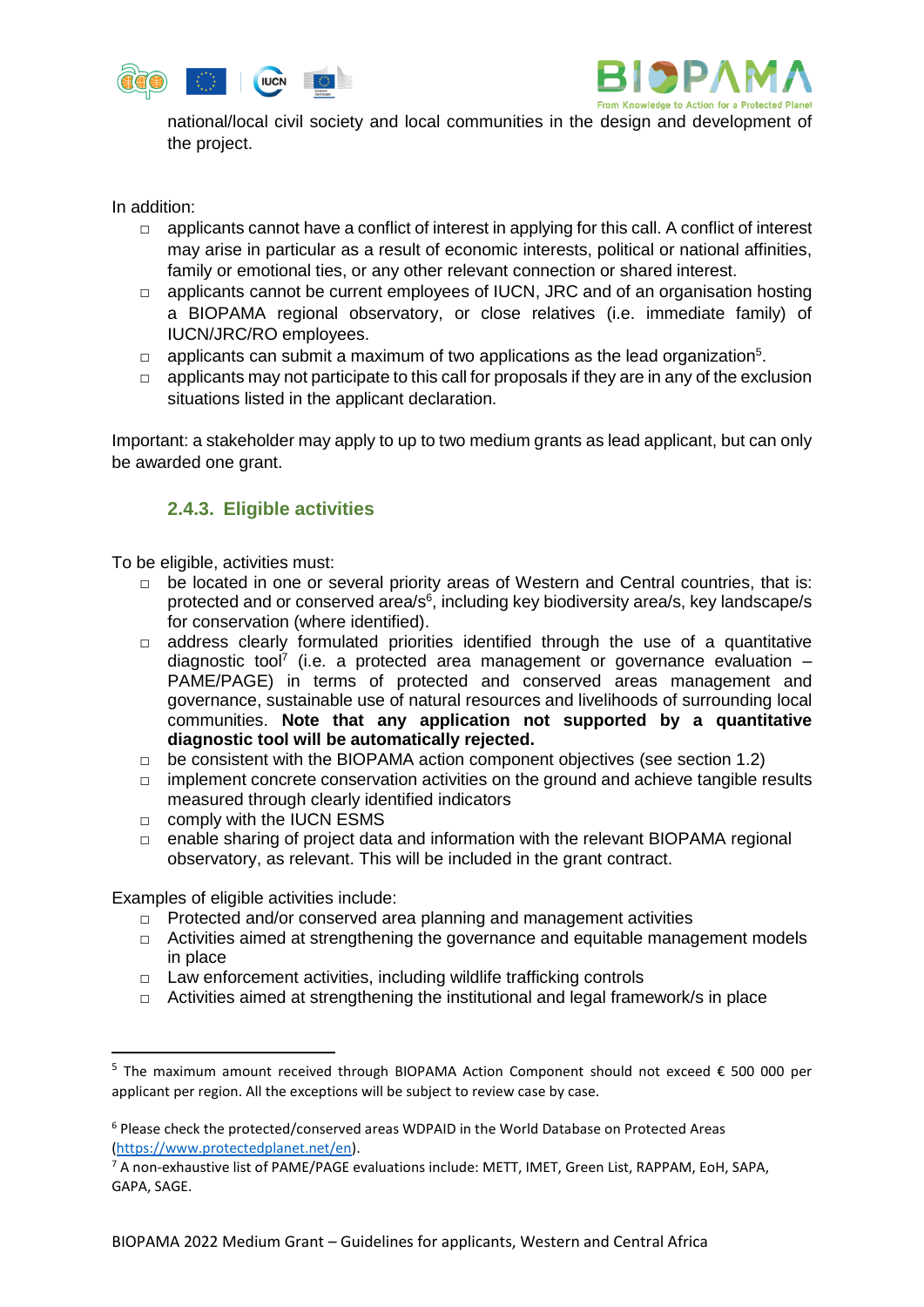



- □ Activities focusing on threat mitigation in priority areas, including measures to combat illegal wildlife trade a community level
- □ Activities focusing on climate change mitigation, resilience and adaptation strategies in priority areas
- $\Box$  Activities aiming at improving sustainable livelihoods of local communities, vulnerable peoples and indigenous communities living in priority areas.

Applicants are strongly encouraged to align the activities of their project (and logical framework) with the BIOPAMA AC indicators (see Annexes).

#### **2.4.4. Ineligible activities**

<span id="page-8-0"></span>The following types of activities are not eligible:

- □ Financial support to third parties through sub-grants,
- □ Purchases of land or involuntary resettlement of people,
- □ Activities on indigenous peoples' lands and territories without having obtained their free, prior and informed consent, or activities on land contested by local communities or indigenous people,
- □ Removal or alteration of any physical cultural property (e.g. sites with archeological, paleontological, historical, religious or unique natural values),
- □ Activities that may affect vulnerable groups within local communities, indigenous people or where these stakeholders have not provided their full consent to the project activities,
- □ Activities that include the procurement, handling, storage and use of unlawful pesticides,
- □ Activities duplicating work previously funded by BIOPAMA.

#### <span id="page-8-1"></span>**2.5. Costs**

<span id="page-8-2"></span>Only eligible costs will be reimbursed by the grant.

#### **2.5.1. Eligible costs**

Eligible costs must be necessary for the project implementation. They must be reasonable, justified and consistent with the principles of sound financial management and must be generated during the project duration period (costs incurred before the official start date or after the official end date of the project are not eligible). Costs incurred during the period of the project must be identifiable and verifiable, and compliant with the requirements of the relevant tax and social legislations.

Eligible costs include personnel costs (salaries, social charges, employer costs), subcontracting (external services), local office costs, supplies (not office related), equipment and maintenance, travel (international travel, local travel, accommodation, subsistence), meetings & workshops (venue costs, catering, speakers' fees).

Grantees will need to adhere to the Procurement Policy and Procedure for BIOPAMA grant recipients, available [here.](https://action.biopama.org/wp-content/uploads/2019/12/Procurement-policy-for-BIOPAMA-grant-recipients-1.pdf) Applicants must be fully aware of these and willing to comply, before submitting an application.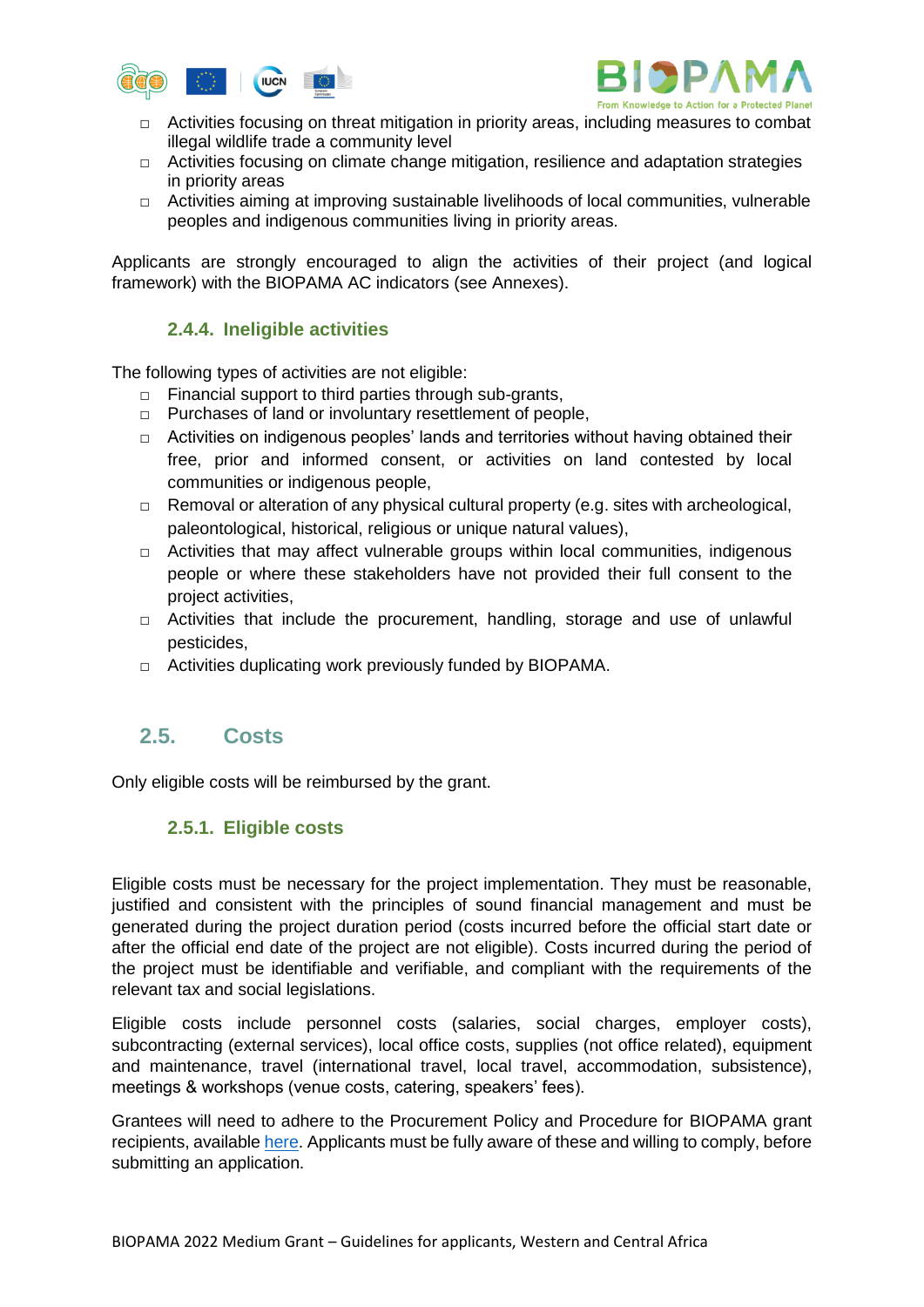



Eligible indirect costs incurred as a result of the project implementation may be eligible for flatrate funding, up to 7 % of the estimated total eligible direct costs. Indirect costs must not include costs assigned to another budget heading as direct costs. The lead applicant may be asked to justify the percentage requested before the grant contract is signed. However, once the flat rate has been fixed in the Special Conditions of the grant contract, no supporting documents need to be provided.

#### **2.5.2. Ineligible costs**

<span id="page-9-0"></span>Ineligible costs include debts and debt service charges (interest), provisions for losses or potential future liabilities, credit to third parties, in-kind contributions, exchange rate losses and purchases of land and buildings. Costs declared by the beneficiary and financed by another programme are also ineligible.

#### **2.5.3. Cost options – real cost or combined cost option**

<span id="page-9-1"></span>Reimbursement of costs for this Medium Grant is based on the actual costs incurred by the beneficiary/ies, a simplified costs option or a combination thereof.

The use of simplified costs option "UNIT RATE" is allowed for the following cost categories:

- □ Human resources
- □ Local transportation (use of own vehicles)
- □ Per diems for missions (travel)
- □ Local office

Simplified costs option – unit rate method:

- □ A unit value is established at the budgeting stage (before the start of the project).
- $\Box$  A unit value is based on statistical data/historical data provided by the applicant.
- □ A unit value **is fixed and cannot be changed in the course of project implementation**.
- $\Box$  Budgeted costs are calculated as a unit value multiplied by the number of units.
- □ Eligible costs are paid subject to reaching concrete inputs/outputs in the approved budget.
- $\Box$  Expenditure verification Auditors will not check supporting documents to verify the actual costs incurred but they will verify the correct application of the method and formula (already validated at the budgeting stage) for the calculation of the cost based on related inputs and relevant quantitative and qualitative information<sup>8</sup>.

Recommendation to award a grant is subject to the condition that verifications preceding the signing of the grant contract does not reveal any significant issues requiring changes to the budget (for example, arithmetical errors, inaccuracies, unrealistic costs or ineligible costs). The verifications may generate clarification requests and revisions by the applicant to address any errors. It is not possible to increase the grant amount as a result of these corrections.

It is therefore in the applicant's interest to provide a realistic and cost-effective budget.

 $\overline{a}$ 

<sup>&</sup>lt;sup>8</sup> [e3a2\\_guidelines SCO Annex K\\_en.docx \(live.com\)](https://view.officeapps.live.com/op/view.aspx?src=https%3A%2F%2Fwikis.ec.europa.eu%2Fdownload%2Fattachments%2F39356279%2Fe3a2_guidelines%2520SCO%2520Annex%2520K_en.docx&wdOrigin=BROWSELINK)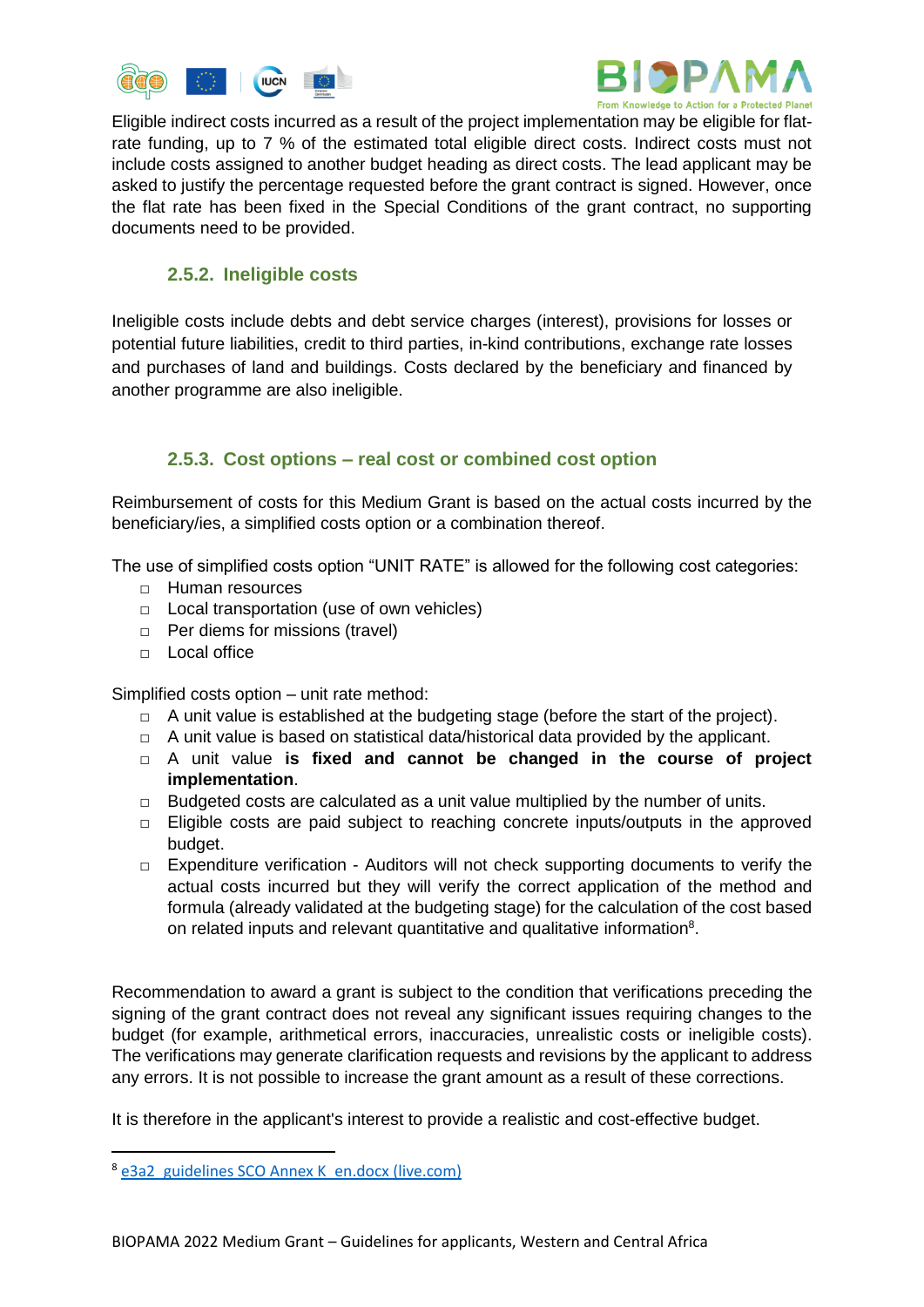



#### **2.5.4. Expenditure verification**

<span id="page-10-0"></span>All BIOPAMA AC Medium Grants are required to undergo an expenditure verification of the final financial report by an auditor selected by the IUCN following the completion of the project. Applicants are required to allocate an amount of six thousand euros (EUR 6,000) within their project budget to cover the cost of this expenditure verification. This amount should come from the lead applicant's budget.

The grantees must comply with the requests from the auditor and be able to provide documented evidence supporting the expenditures of their project activities throughout its implementation. Should these supporting documents not be available for the final expenditure request, a project may be required to refund the money already claimed.

# <span id="page-10-1"></span>**3. How to apply**

#### <span id="page-10-2"></span>**3.1. Process**

#### **How to apply:**

Applications can be submitted **only** through the BIOPAMA Action Component online [portal.](file:///C:/Users/bucioacar/AppData/Local/Microsoft/Windows/INetCache/Content.Outlook/CBFV744I/app.biopama.org)

1) Applicants need to create an account;

2) Applicants can fill in their concept notes offline and then upload the application that can be saved as a draft;

3) Once the application is completed, applicants can submit the final version and click on the "submit" link.

Please note that once submitted (concept and full proposal), applications cannot be modified in any way even though all the information submitted and uploaded files are available for consultation and download.

Applicants who already have a user profile can use the existing one to apply for this grant. New users must create an account to apply for this grant. Please note that the function allowing users to submit the application for this medium grant will be enabled on the day of the launch of the call, and disabled after the call deadline.

#### **Languages:**

Applicants may submit proposals in English or French. This means that the concept note and full proposal, as well as any supporting documents may be written and submitted in either of these two languages.

#### **Concept and full proposal templates:**

The application templates and a copy of these guidelines can be downloaded from the Action Component website. All the necessary information for the call and associated templates will be available from the website from 28 February 2022. Interested parties are invited to start working on their concept note as early as possible in February so as to have a complete (or near-complete) concept by the call launch date.

#### **A two-step application process:**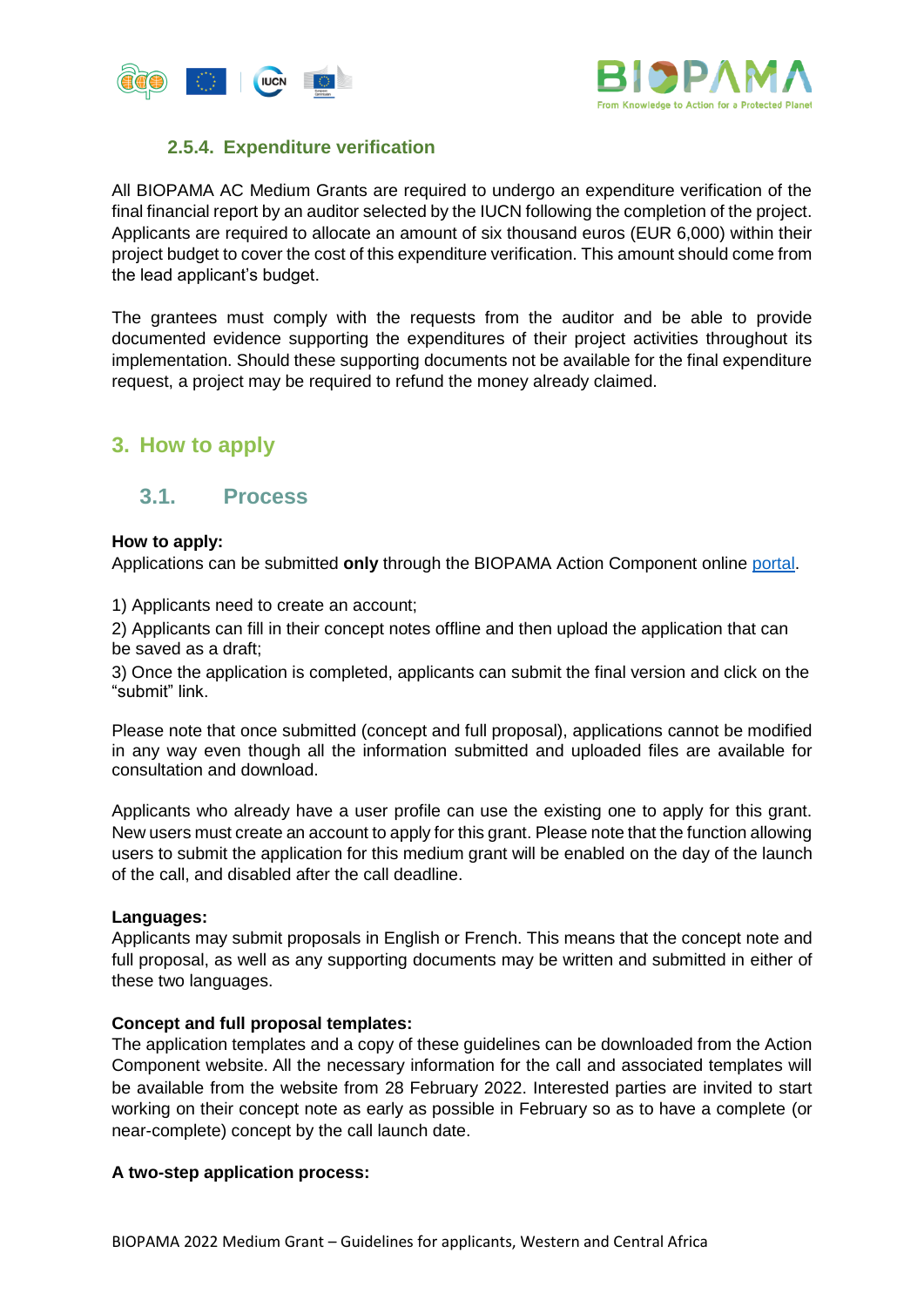



In this medium grant call for proposals, applicants will first be required to submit a concept note. Upon review and validation of the concepts, successful concept note applicants will be invited to submit a full application.

At the concept stage, applicants are requested to submit:

- □ The concept technical proposal (template available in Annex and on the AC website),
- □ The full governance and management effectiveness assessment report<sup>9</sup> that cannot be more than three years old,
- $\Box$  The applicant and co-applicant signed declarations,
- $\Box$  The letter of support from national authorities
- $\Box$  The due diligence questionnaire, and necessary supporting documents to the due diligence (template available in Annex and on the AC website),
- □ The simplified ESMS questionnaire.

At the full proposal stage, applicants are requested to submit:

- □ The full technical proposal
- □ The budget,
- □ The logical framework,
- □ The applicant and co-applicant signed declarations,
- □ ESMS supporting documents (e.g. ESMP) as relevant and required.

All the templates are available in the annexes of these guidelines and on the [AC website.](https://action.biopama.org/) Failure to provide any of the above-mentioned documents will result in the invalidation and immediate rejection of the proposal.

# <span id="page-11-0"></span>**3.2. Deadlines**

**.** 

The deadline to submit concept note applications to this call for proposals is **10 April 2022** at 23.59 GMT+1.

All submitted applications that are incomplete upon receipt will not be eligible for funding. Once the deadline for the call expires, all incomplete applications within the system that have been saved but not submitted will be automatically rejected.

For successful concept notes applicants, the deadline to submit a full proposal is **10 June 2022**. Note that successful concept note applicants will be informed on email and invited to submit a full proposal by the above deadline. Please do not submit a full proposal if you have not been explicitly invited to do so.

# <span id="page-11-1"></span>**3.3. Advisory service for applicants**

All applicants are encouraged to consult stakeholders to ensure the complementarity of proposed projects and to avoid duplication as well as to ensure effective implementation. In case of difficulties that cannot be re solved through consulting the Frequently Asked Questions (FAQs) available on the BIOPAMA AC portal, questions may be sent by email to [biopama.ac.info.wca@iucn.org](mailto:biopama.ac.info.wca@iucn.org) between 21 March 2022 to 05 April 2022, during the submission period.

<sup>&</sup>lt;sup>9</sup> Information contained in the full assessment report will be treated confidentially as required.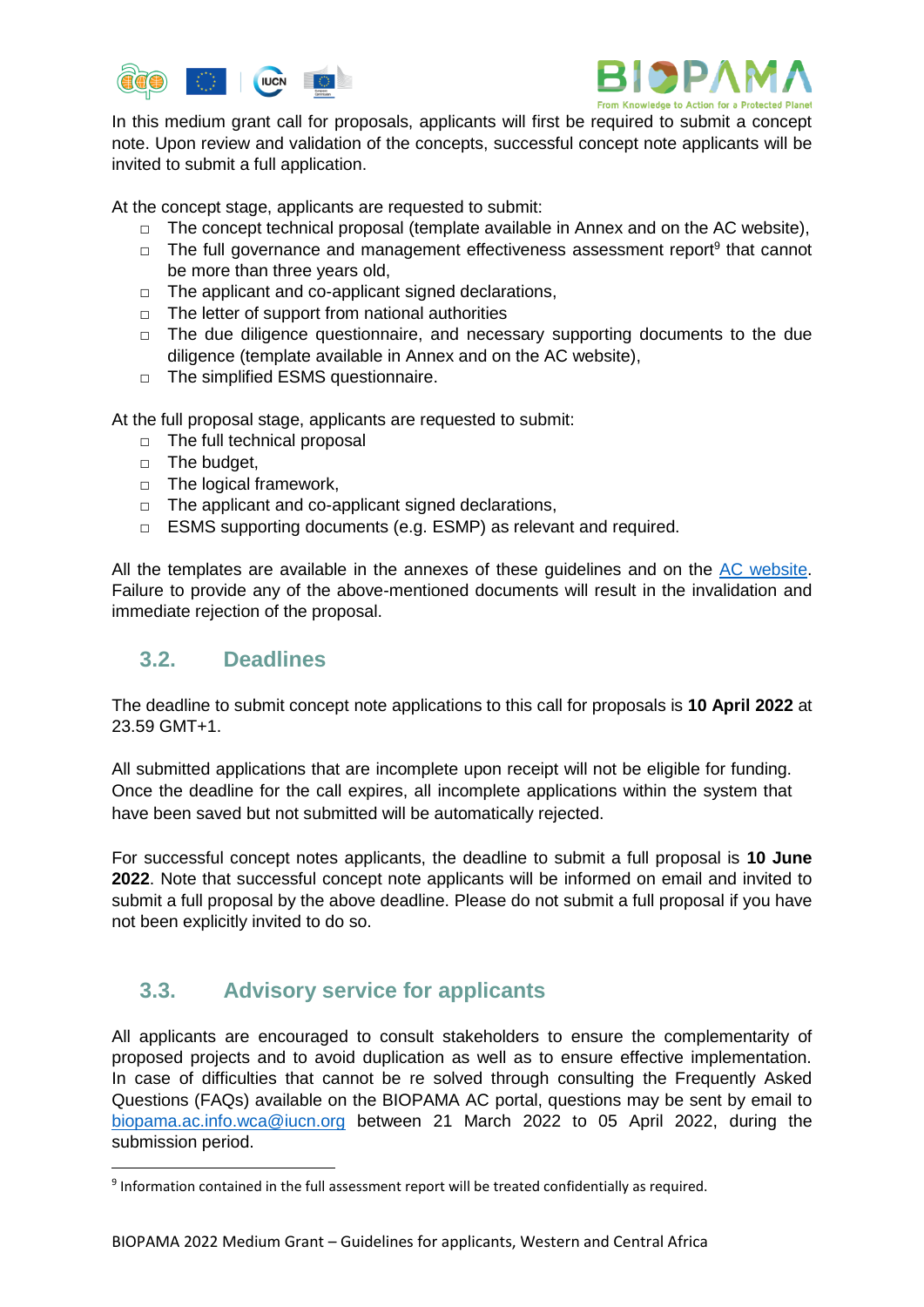



# <span id="page-12-0"></span>**4. Evaluations of concept note applications and selection criteria**

The review process and the final decision on awarding the grant are expected to take a maximum of 4 months following the deadline of the Call for Proposals. It is therefore expected that the contract with the successful applicant will be signed approximately 4 months after the end of the Call for Proposals.

The evaluation process of the concept note applications is detailed below. The evaluation process of the full proposals is detailed in the next section.

#### <span id="page-12-1"></span>**4.1. Administrative check**

During the administrative check, the following will be assessed:

- $\Box$  If the deadline has been met. Otherwise, the concept note will be automatically rejected.
- $\Box$  If the diagnostic tool has been provided. Otherwise, the concept note will be automatically rejected.
- $\Box$  If the concept note satisfies all the criteria specified in section 2.4 of this document. This includes also an assessment of the eligibility of the action. If any requested information is incorrect or missing, the proposal will be rejected on that sole basis and will not be evaluated further.
- □ The eligibility verification will be performed based on the supporting documents submitted with the Due Diligence and Financial Capacity Form.

The concept notes that pass this check will be evaluated on the relevance and design of the proposed action (technical review).

# <span id="page-12-2"></span>**4.2. Concept note technical review**

#### **Concept note content:**

Applicants have to complete all sections of the template. Activities must be clearly articulated and capacity demonstrated to manage and implement successful projects.

From a financial aspect, lead applicants should provide an estimate of the requested BIOPAMA contribution. Activities outlined in the concept note may not be modified in the full application. The BIOPAMA contribution may not vary from the initial estimate by more than 20%. A detailed budget will be requested in the full application stage.

Any error or major discrepancy related to the concept note instructions may lead to the rejection of the concept note. Clarifications will only be requested when the information provided is not sufficient to conduct an objective assessment. Lead applicants must verify that their concept note is complete using the checklist for concepts. Incomplete concept notes will be rejected.

#### **Concept note review:**

Concept notes will be assessed using the evaluation criteria in the evaluation grid below.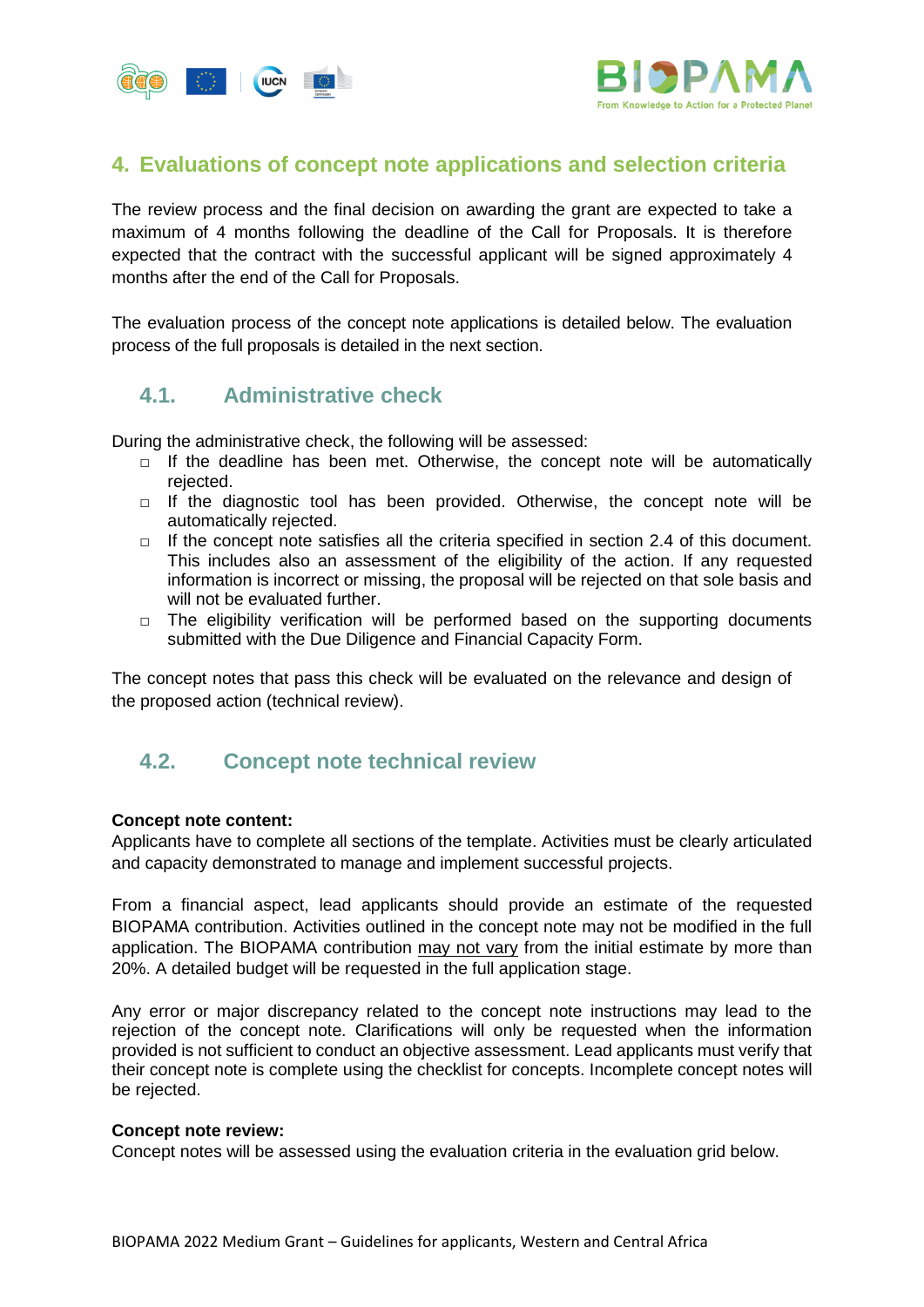



|                                                                                                                                                                                                                                   |                         |                         | From Knowledge to Action for a Protected Planet |
|-----------------------------------------------------------------------------------------------------------------------------------------------------------------------------------------------------------------------------------|-------------------------|-------------------------|-------------------------------------------------|
| <b>Criteria</b>                                                                                                                                                                                                                   | <b>Maximum</b><br>score | <b>Awarded</b><br>score | <b>Assessor</b><br>comments                     |
|                                                                                                                                                                                                                                   |                         |                         |                                                 |
| Is the rationale for the project clearly<br>explained? Is it supported by identified<br>priorities through the result of a<br>PAME/PAGE evaluation (if not, the<br>application will be considered as<br>ineligible and rejected)? | 10                      |                         |                                                 |
| Are the foreseen activities relevant and<br>tangible enough to achieve the overall<br>objective of the project? Is the<br>intervention logic coherent?                                                                            | 5                       |                         |                                                 |
| Does the project clearly demonstrate it<br>is addressing the BIOPAMA Action<br>Component objectives?                                                                                                                              | $\overline{5}$          |                         |                                                 |
| Has the project clearly identified the<br>long-term positive impacts of the<br>planned activities?                                                                                                                                | 5                       |                         |                                                 |
| Have the potential risks for<br>implementation been identified?                                                                                                                                                                   | 5                       |                         |                                                 |
| Are the activities envisioned feasible in<br>the given timeframe and budget?                                                                                                                                                      | 5                       |                         |                                                 |
| <b>TOTAL</b>                                                                                                                                                                                                                      | 35                      |                         |                                                 |
| <b>Threshold 20</b>                                                                                                                                                                                                               |                         |                         |                                                 |

Concept notes are ranked against the final awarded score. The threshold is 20. **Concept notes with a score of 20 or higher will be notified and invited to submit a full proposal, provided the due diligence and ESMS review (see next sections) have been successful.**

Concepts will be reviewed by the IUCN BIOPAMA team, supported by the relevant European Union delegations. The evaluation grid will be completed by a minimum three persons to ensure a fair review of the concepts.

All applicants will be informed in writing by the BIOPAMA team about the results of their application. Only pre-selected lead applicants will subsequently be invited to submit full proposals.

# <span id="page-13-0"></span>**4.3. Due diligence**

The due diligence aims to evaluate the capacity of the applicant to manage BIOPAMA funds. At the concept stage, the applicant is requested to complete and submit the full due diligence and financial capacity questionnaire, as well as submit all the required supporting documentation.

#### <span id="page-13-1"></span>**4.4. Environmental and social management system (ESMS)**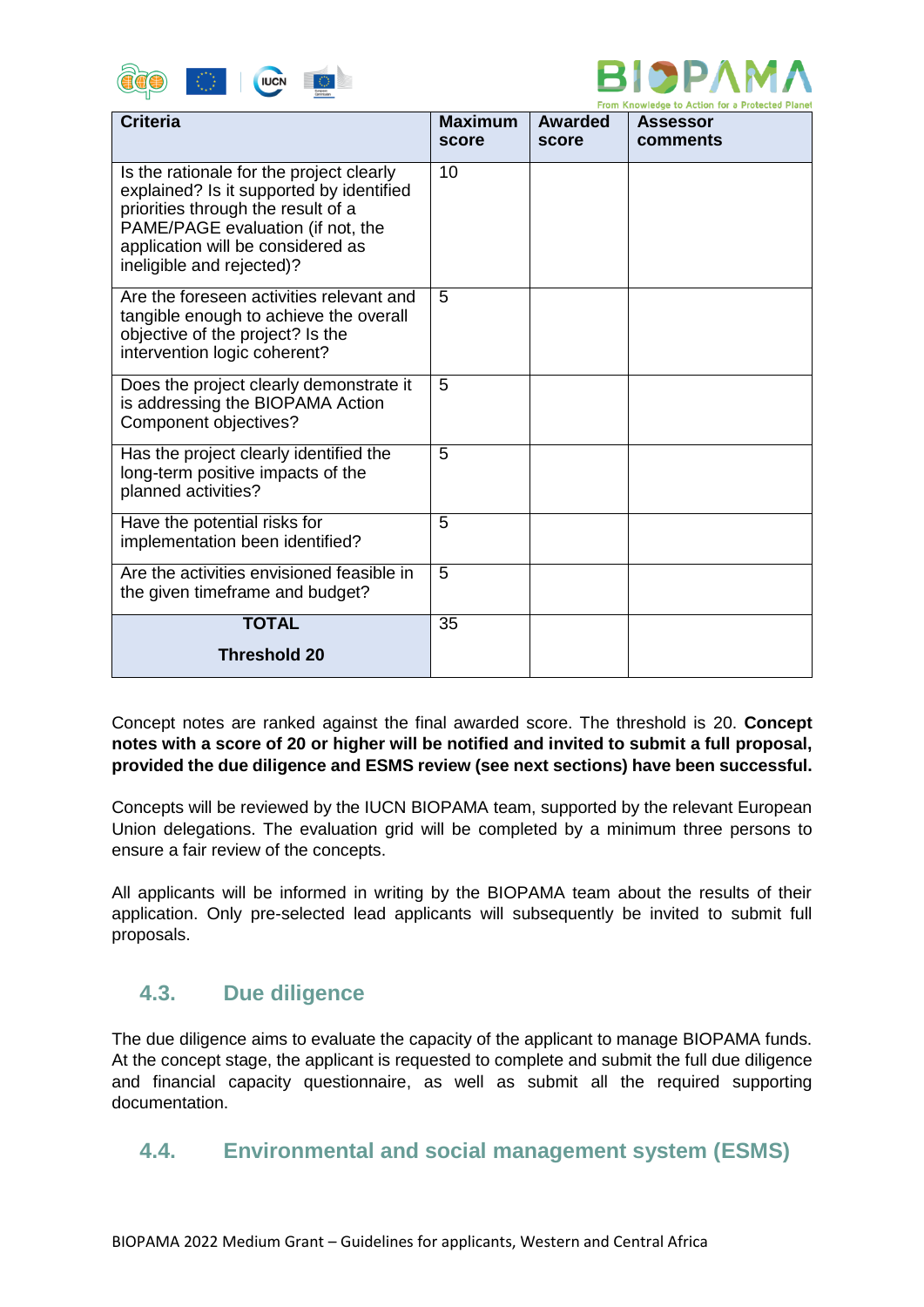



BIOPAMA funded projects must comply with the IUCN's environmental and social management system which provides a systematic procedure to check projects for potential adverse environmental and social impacts to assure that negative impacts are avoided or minimized to the extent possible while positive impacts are stimulated.

At the concept stage, applicants will be required to answer five ESMS preliminary questions to help identify any potential environmental and/or social risk of the project. If the project is pre-selected and risk(s) have been identified, the applicant will be requested to submit a dedicated Environmental and Social Management System (ESMS) questionnaire in the full proposal stage.

# <span id="page-14-0"></span>**5. Evaluations of full proposals and selection criteria**

# <span id="page-14-1"></span>**5.1. Full proposal technical review**

Full proposals submitted before the submission deadline, along with a detailed budget and logical framework, will be assessed by the IUCN team using the evaluation criteria in the evaluation grid below.

| <b>Criteria</b>                                                                                                                         | <b>Maximum</b><br>score | <b>Awarded</b><br>score | <b>Assessor comments</b> |
|-----------------------------------------------------------------------------------------------------------------------------------------|-------------------------|-------------------------|--------------------------|
| Is overall proposal in line<br>with what was proposed in<br>the concept note?                                                           | 10                      |                         |                          |
| Are the budget, logical<br>framework, project<br>activities and timeline<br>adequate and coherent<br>with proposal?                     | 20                      |                         |                          |
| Have all the stakeholders<br>been identified, and their<br>role and contributions to<br>the project activities been<br>clearly defined? | 10                      |                         |                          |
| Does the project include an<br>effective monitoring system<br>with objectively verifiable<br>indicators and credible<br>baselines?      | 10                      |                         |                          |
| Has the project planned<br>relevant communication<br>and outreach activities?                                                           | 10                      |                         |                          |
| <b>TOTAL</b><br><b>Threshold 35</b>                                                                                                     | 60                      |                         |                          |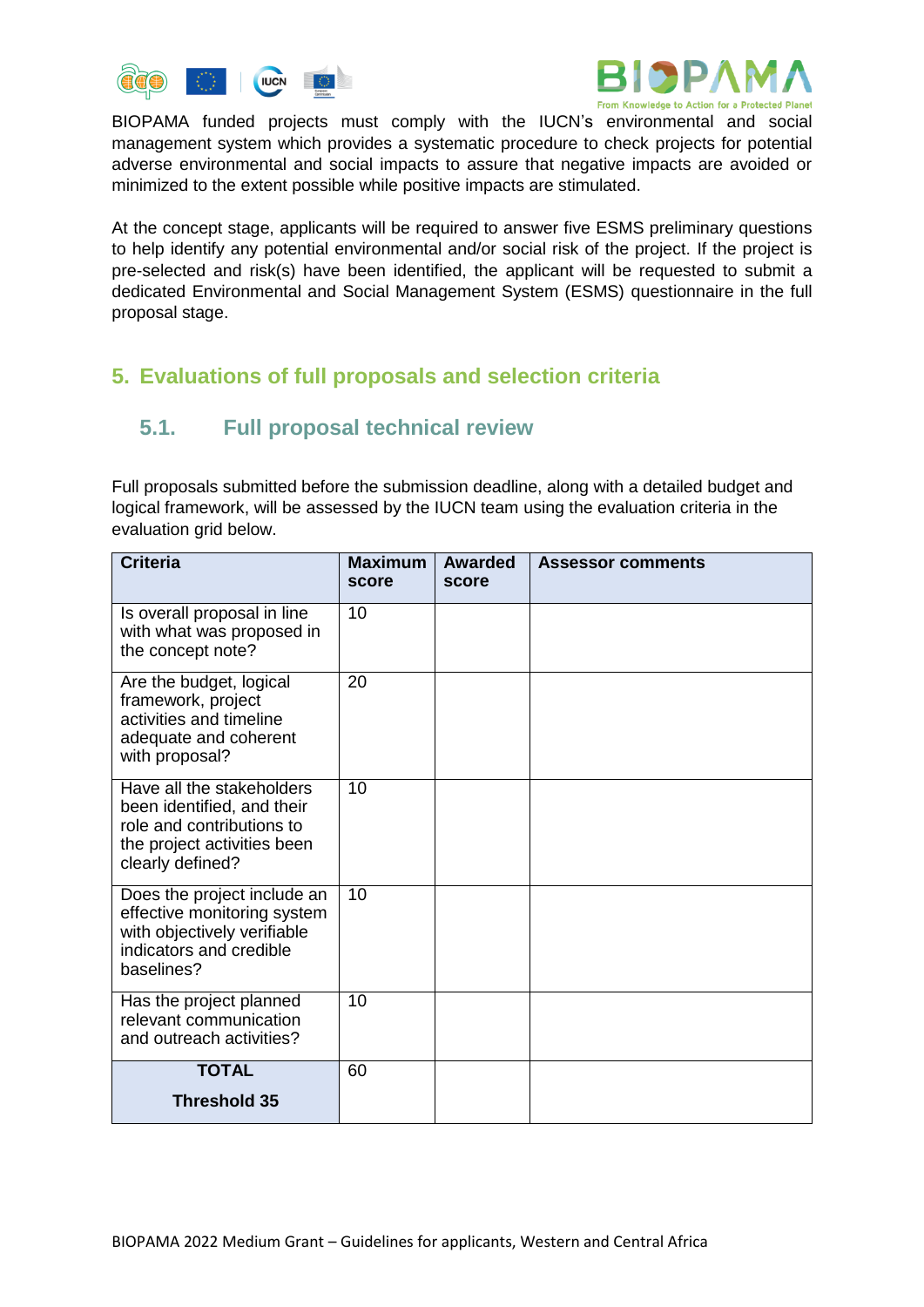



Proposals are ranked according to their final score awarded. The threshold is 35. Proposals with a total score equal to or higher than this threshold will be recommended for funding, within the limit of the total budget available for this call for proposals. Proposals with a score lower than this threshold will not be selected for funding.

The full proposal technical applications will be reviewed by experts of the regional advisory committee and IUCN staff, with support from the EU Delegations. The evaluation grid will be completed by three experts (RAC members and IUCN staff) to ensure a fair review of the concepts.

# <span id="page-15-0"></span>**5.2. Contract signature**

Successful applicants will be informed about the selection of their project for funding. The applicant may be asked to address any of the issues raised during the project evaluation, for example of the proposed activities or on the budget. Once key issues have been addressed, the applicant will be asked to sign a grant agreement.

Applicants of unsuccessful full proposals will also be contacted, with an explanation about the scoring. Applicants are encouraged to contact the BIOPAMA regional team if they have any additional questions about the selection decision.

If the applicant is not satisfied with the response, a grievance may be submitted to the BIOPAMA secretariat at: [BiopamaGrantSecretariat@iucn.org](mailto:BiopamaGrantSecretariat@iucn.org) **and** [biopama.ac.info.wca@iucn.org](mailto:biopama.ac.info.wca@iucn.org) up to one month after having been informed about the decision.

#### <span id="page-15-1"></span>**6. Reminder – indicative timeline of this medium grant call**

| <b>Activities</b>                        | <b>Deadline</b>     | Time (GMT+1) |
|------------------------------------------|---------------------|--------------|
| Call launch                              | 21 March 2022       |              |
| Deadline<br>for<br>requesting<br>any     | 5 April 2022        | 23:59        |
| clarifications from the BIOPAMA teams    |                     |              |
| Deadline for concept submission          | <b>10 April 202</b> | 23:59        |
| Internal and expert concept review       | 06 May 2022         |              |
| Notification of applicants of successful | 13 May 2022         |              |
| and unsuccessful concepts                |                     |              |
| Deadline for<br>full<br>proposals        | 10 June 2022        | 23:59        |
| submissions                              |                     |              |
| Internal and expert full proposal review | 08 July 2022        |              |
| Notification of applicants of successful | 15 July 2022        |              |
| and unsuccessful full proposals          |                     |              |
| Signature of grant agreements            | Between 01 and 31   |              |
|                                          | August 2022         |              |

The table below summarises the key deadlines.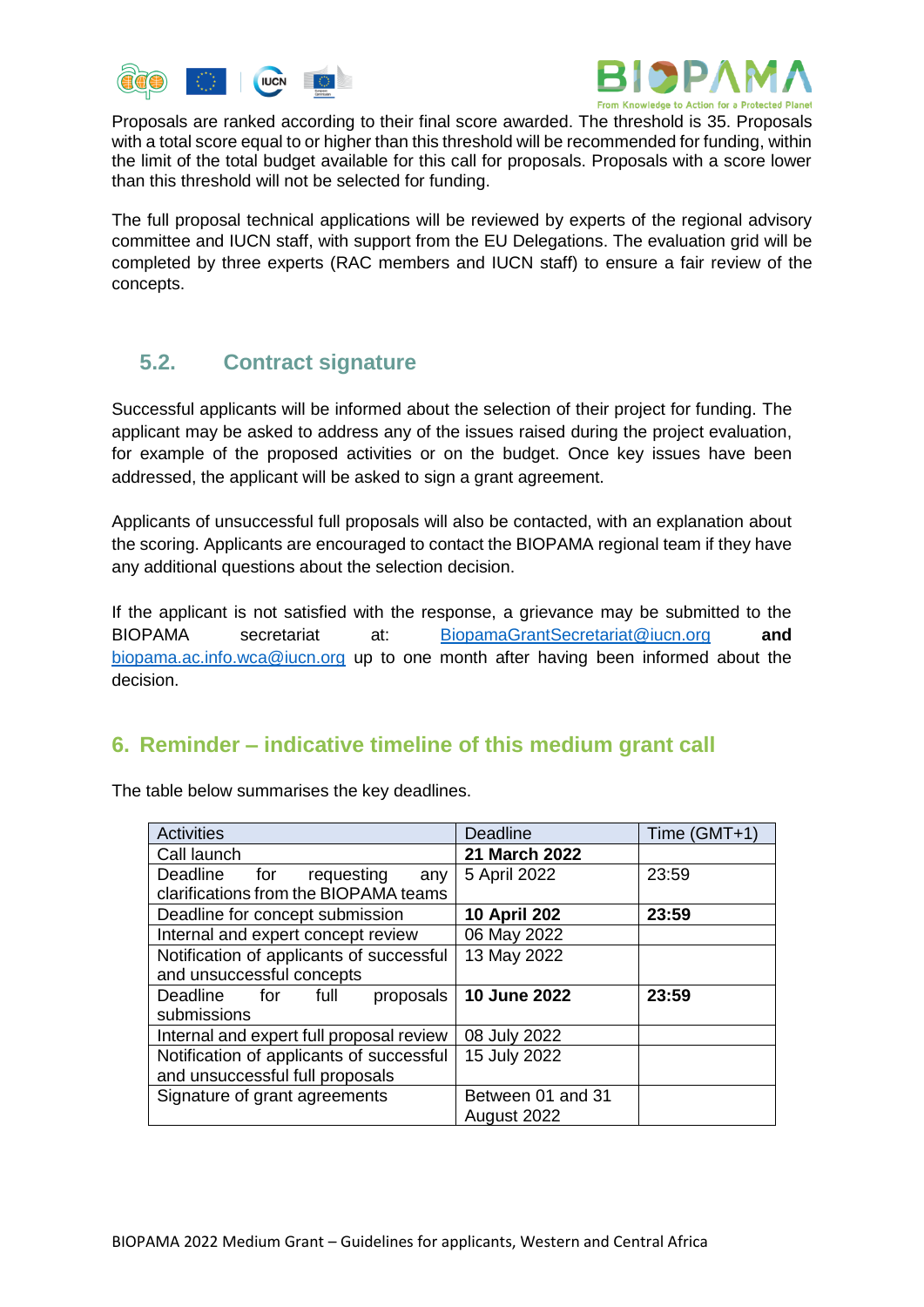



# <span id="page-16-0"></span>**7. Annexes**

#### **Important:**

- 1. Applicants should download the templates of the different supporting documents from the call page as updated versions of the templates may be published and supersede the documents in these annexes. All the templates can be downloaded [here.](https://action.biopama.org/)
- 2. At the concept stage, applicants should only complete and submit the supporting documents associated to the concept stage. **Only applicants invited to submit a full proposal (based on concept review), will be required to submit all supporting documents associated to the full proposal stage**.

#### SUPPORTING DOCUMENTS TEMPLATES AT CONCEPT STAGE:

- 1. Technical concept template
- 2. Due diligence questionnaire template
- 3. Concept applicant declaration template
- 4. Concept co-applicant declaration template

SUPPORTING DOCUMENTS TEMPLATES AT FULL PROPOSAL STAGE:

- 1. Full proposal technical template
- 2. Full proposal applicant declaration template
- 3. Full proposal co-applicant declaration template
- 4. Budget template
- 5. Logical framework template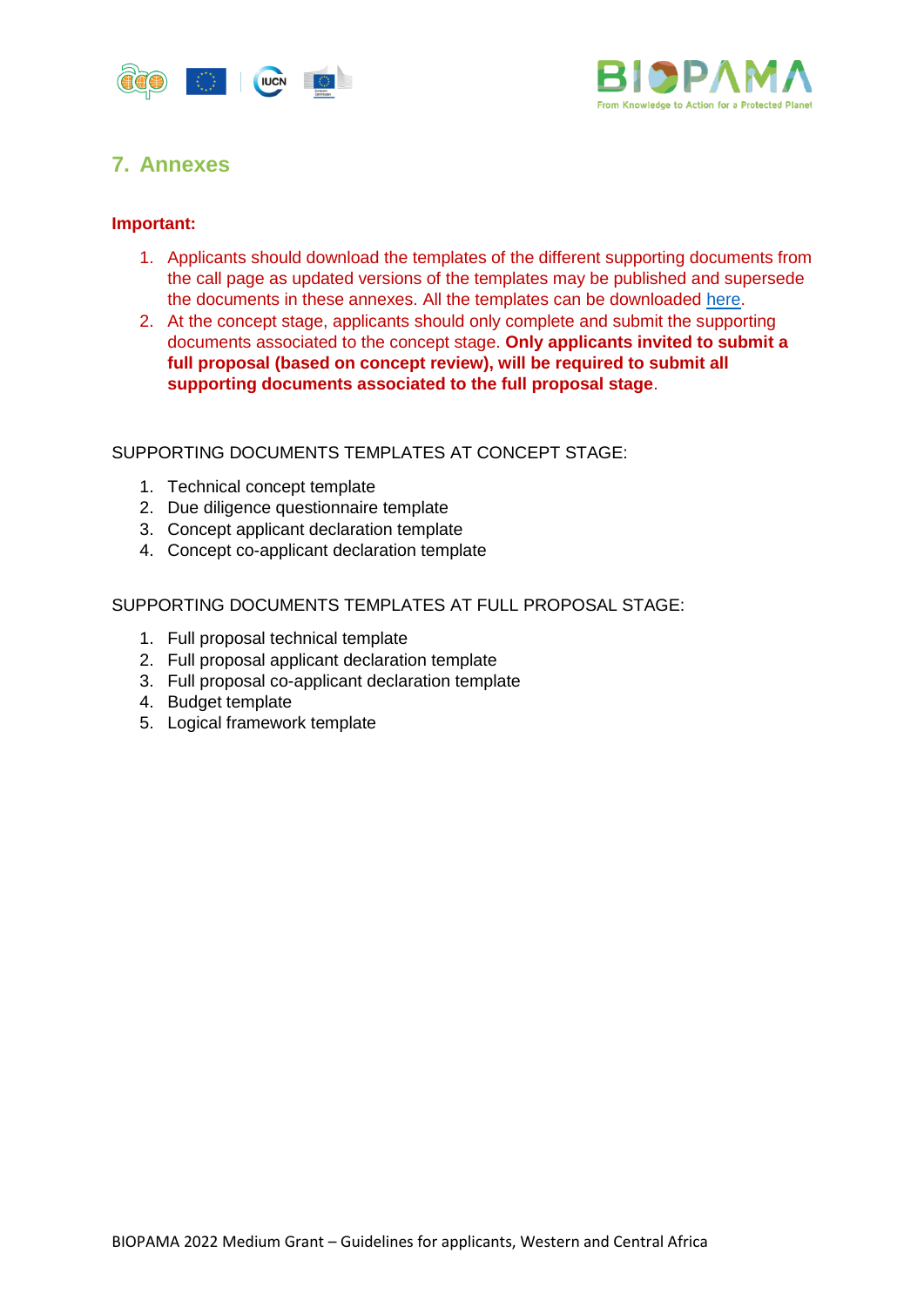



<span id="page-17-0"></span>**7.1 Concept – technical concept template**

# **BIOPAMA – 2022 Medium Grant call Central and Western Africa – CONCEPT TEMPLATE**

**Instructions: please complete this concept document – the concept should provide a clear description of your project idea. The concept should be 5 pages long at max (including this page). If the concept gets selected after the first review process, you will have the opportunity to develop a full proposal.** 

| 1. | <b>CONCEPT TITLE</b>                                                                                                                                       |                                                                                                                                                                                                                                                                                                                                                                                                     |
|----|------------------------------------------------------------------------------------------------------------------------------------------------------------|-----------------------------------------------------------------------------------------------------------------------------------------------------------------------------------------------------------------------------------------------------------------------------------------------------------------------------------------------------------------------------------------------------|
| 2. | <b>REGION</b>                                                                                                                                              |                                                                                                                                                                                                                                                                                                                                                                                                     |
| 3. | <b>ACP COUNTRY</b>                                                                                                                                         |                                                                                                                                                                                                                                                                                                                                                                                                     |
| 4. | <b>PRIORITY AREA TARGETED</b>                                                                                                                              |                                                                                                                                                                                                                                                                                                                                                                                                     |
| 5. | <b>FORESEEN DURATION (#</b><br><b>MONTHS)</b>                                                                                                              |                                                                                                                                                                                                                                                                                                                                                                                                     |
| 6. | <b>FORESEEN GRANT AMOUNT</b><br><b>REQUESTED (IN EUR)</b>                                                                                                  |                                                                                                                                                                                                                                                                                                                                                                                                     |
| 7. | <b>BIOPAMA ACTION COMPONENT</b><br><b>OBJECTIVES TO WHICH THE</b><br>PROJECT AND ACTIVITIES WILL<br><b>CONTRIBUTE TO (SELECT ALL</b><br><b>THAT APPLY)</b> | $\Box$ Enhance the management and governance of priority areas by<br>addressing existing limitations;<br>$\Box$ Enforce the legal framework required to achieve effective<br>biodiversity conservation in protected areas;<br>$\Box$ Support local communities' initiatives aiming to enhance the<br>livelihoods of local people whilst effectively contributing to<br>protected areas' management. |
| 8. | <b>SUPPORTING DIAGNOSTIC</b><br>TOOL*                                                                                                                      |                                                                                                                                                                                                                                                                                                                                                                                                     |

*\*Providing a copy of the diagnostic tool selected to support the concept application is a requirement. Failure to do so will result in the disqualification of the concept proposal.*

*Supporting diagnostic tools include: METT, IMET, EOH, RAPPAM, GREEN LIST, SAGE, SAPA, SAPA etc.*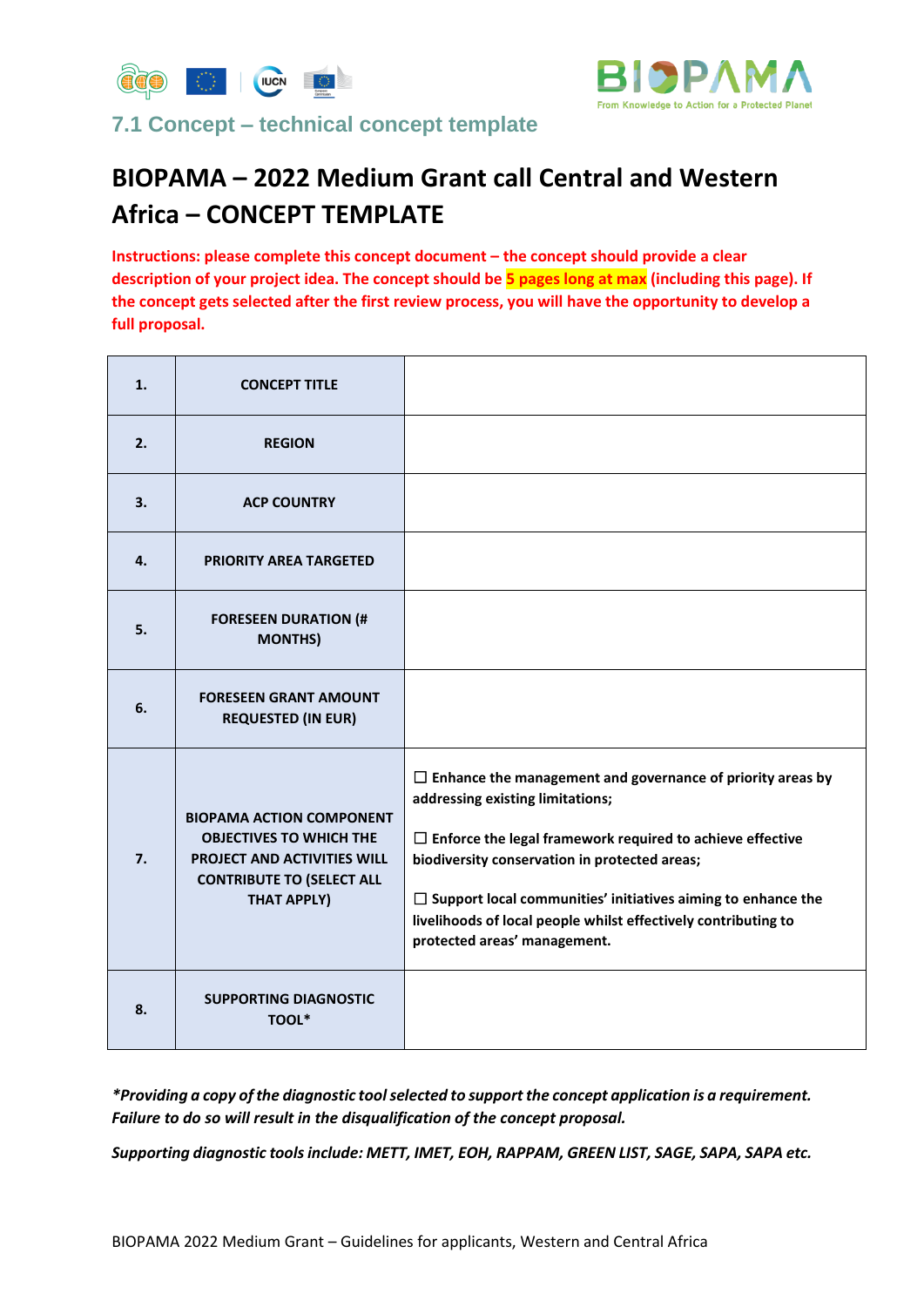



#### **1. Context**

**Please provide some contextual information about the targeted priority area and the stakeholder groups interacting with it.**

#### **2. Rationale for the proposed project**

**Please explain why is this project needed – reference the assessment results and identified priorities, and explain how the identified priorities will be address through the project. Please also explain how this solution will contribute to solving the problem. Your solution must be clear, concise and sustainable.**

**3. Project goal Please describe your project overall goal in one or two sentences.**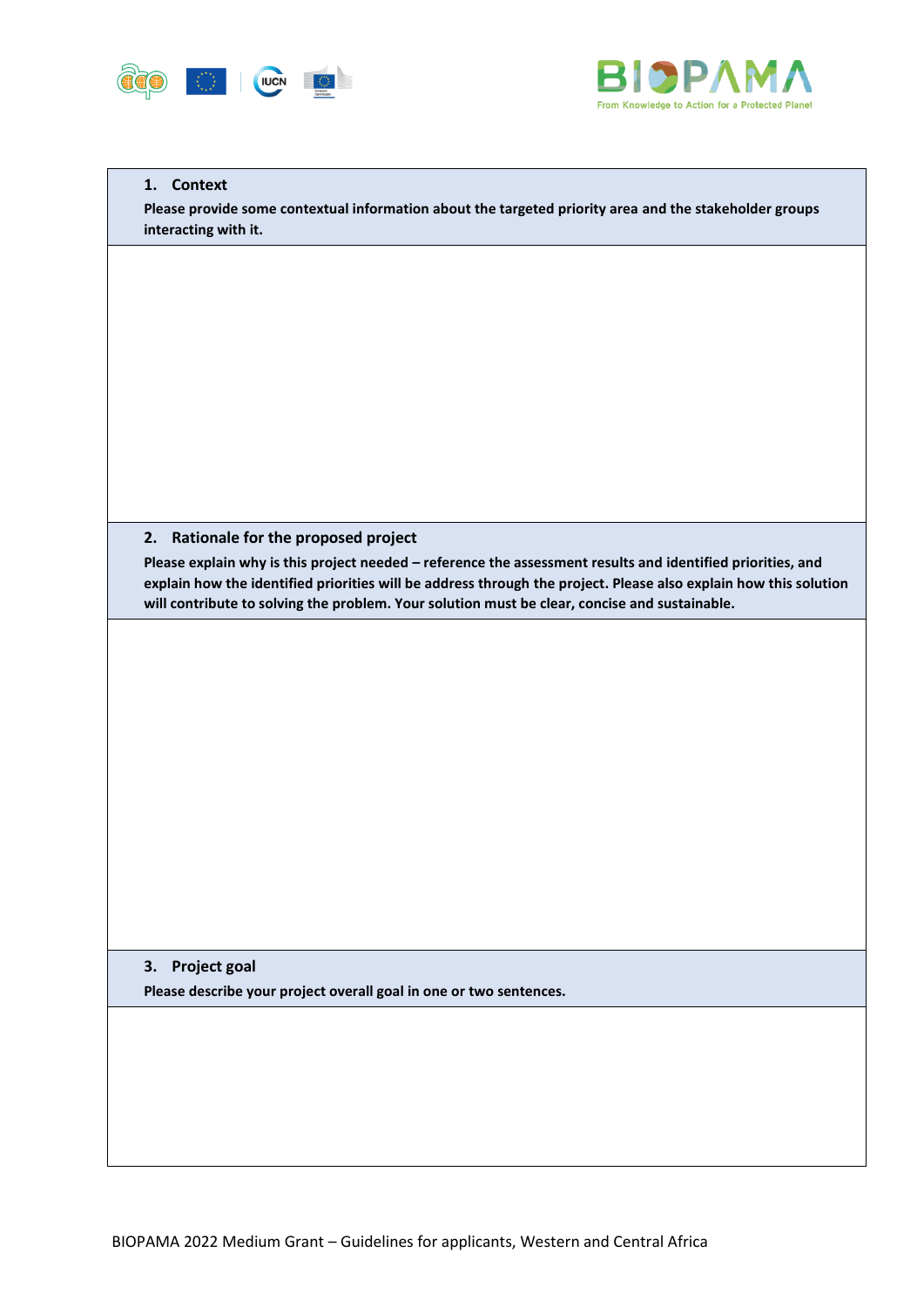



#### **4. Project objectives, activities and expected results**

**Please describe the project objectives (key areas of work needed to achieve the overall project goal). Depending on the project size and approach, between three and seven objectives should be identified and clearly formulated (these will form the basis of your log frame development during the full proposal stage). For each objective, list a series of key activities that will be implemented. Reflect and ensure that each identified objective and associated activities contribute to the purpose of the project, and that they are logical and sustainable.**

#### **5. Long-term impact**

**Please outline what would be different in this area after the successful completion of the project i.e. what will the long-term impact/s of what you are planning to do be?**

#### **6. Relevance to the BIOPAMA action component objectives**

**Please refer to your selection in question 7 (page 1) of this document, and explain how your project will contribute to the BIOPAMA AC objectives selected.**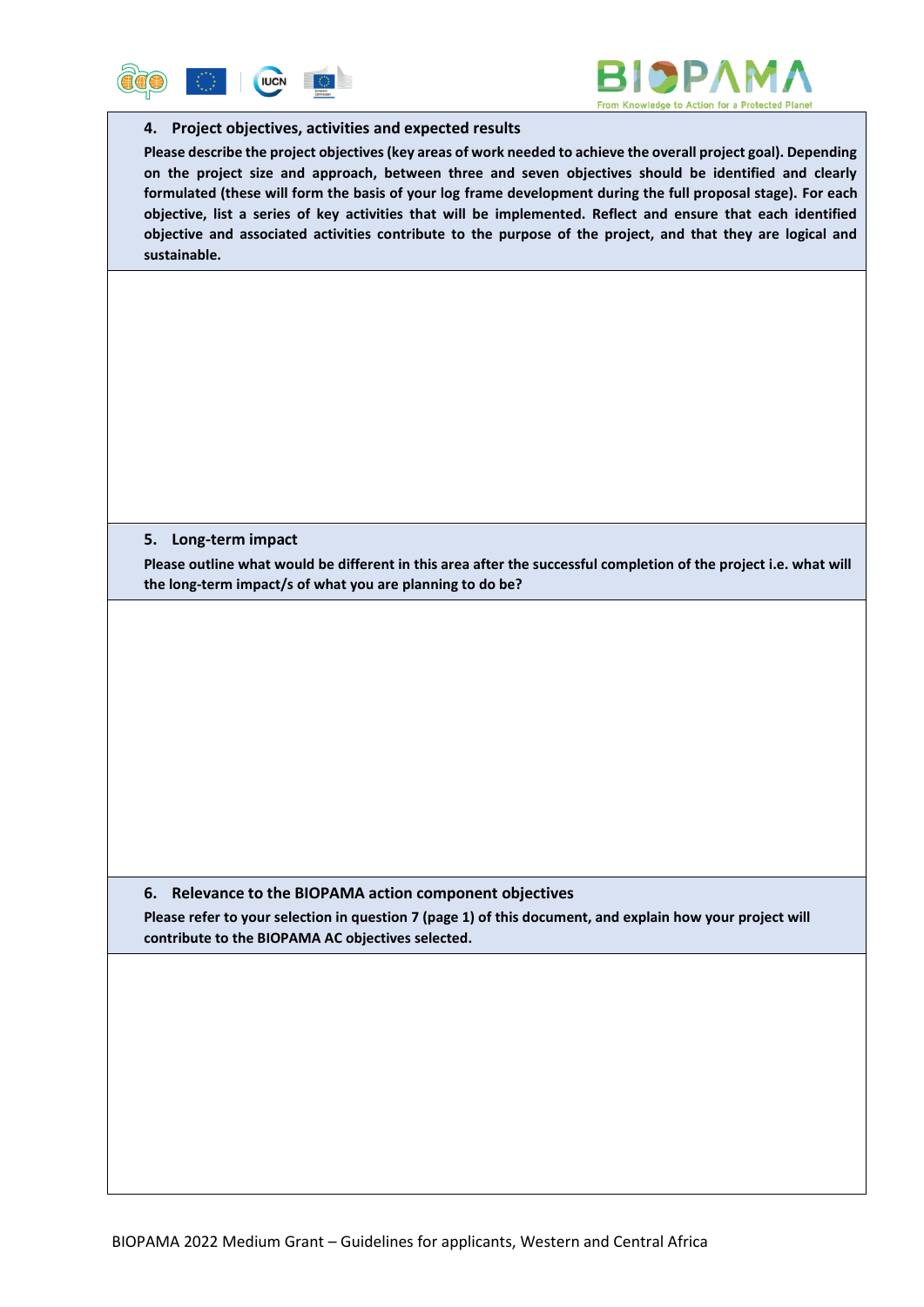



#### **7. Budget requirements**

**Please provide an accurate estimate of your total budget. Note: you will be asked to complete a detailed budget in the full proposal stage if your concept is pre-selected.**

| Estimated total project budget* (EUR)        |  |
|----------------------------------------------|--|
| <b>Estimated total personnel costs (EUR)</b> |  |
| Travel (EUR)                                 |  |
| <b>Equipment and supplies (EUR)</b>          |  |
| Other costs and services (EUR)               |  |

**\*The total project budget should be the sum of personnel costs, travel, equipment and supplies, and other costs and services.**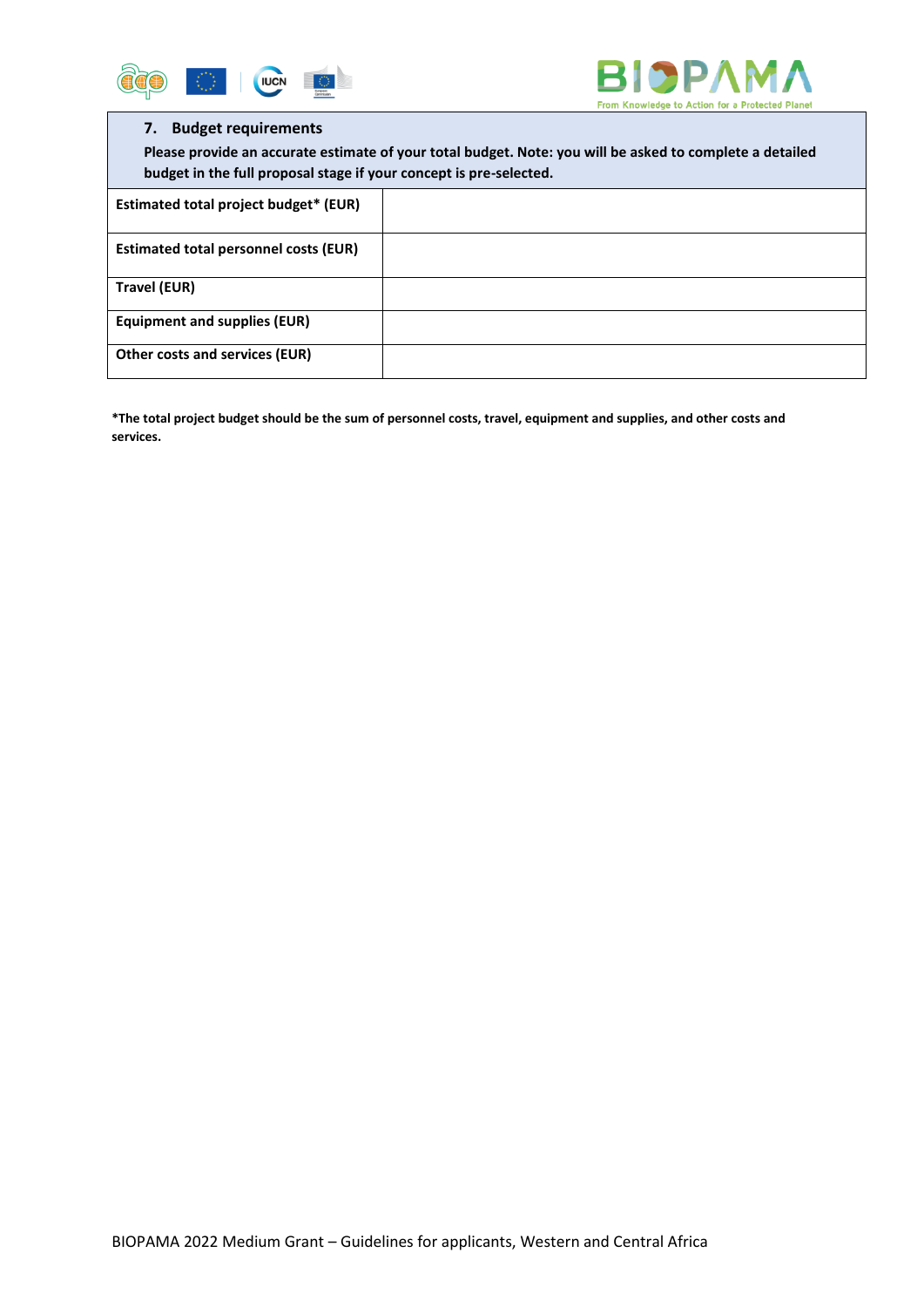



<span id="page-21-0"></span>**7.2 Concept – due diligence questionnaire template**

# **BIOPAMA – 2022 Medium Grant call Central and Western Africa – CONCEPT TEMPLATE**

# **Supporting document: Due diligence and financial capacity questionnaire**

Please complete this due diligence and financial capacity questionnaire. All information submitted will be treated confidentially and will not be disclosed to any third parties unless required by law. IUCN will use this document to ascertain your capacity to administer BIOPAMA funds.

*Please add the required supporting documents as annex to this document. A checklist for these is included at the end of the questionnaire.*

*If your organisation is a public body, please ignore questions marked with an asterisk (\*).*

#### 1. ORGANISATION INFORMATION

a. Official name of organisation

| b. |  |  | Type of organisation: |
|----|--|--|-----------------------|
|----|--|--|-----------------------|

Please tick most appropriate option in each column below:

| For profit           | Incorporated company         |
|----------------------|------------------------------|
| Not-for-profit / NGO | Limited liability company    |
| Government agency    | Sole proprietary company     |
|                      | Partnership                  |
|                      | Registered charity           |
|                      | <b>Community Network</b>     |
|                      | Other (please specify below) |
|                      |                              |
|                      |                              |

c. Founding documents: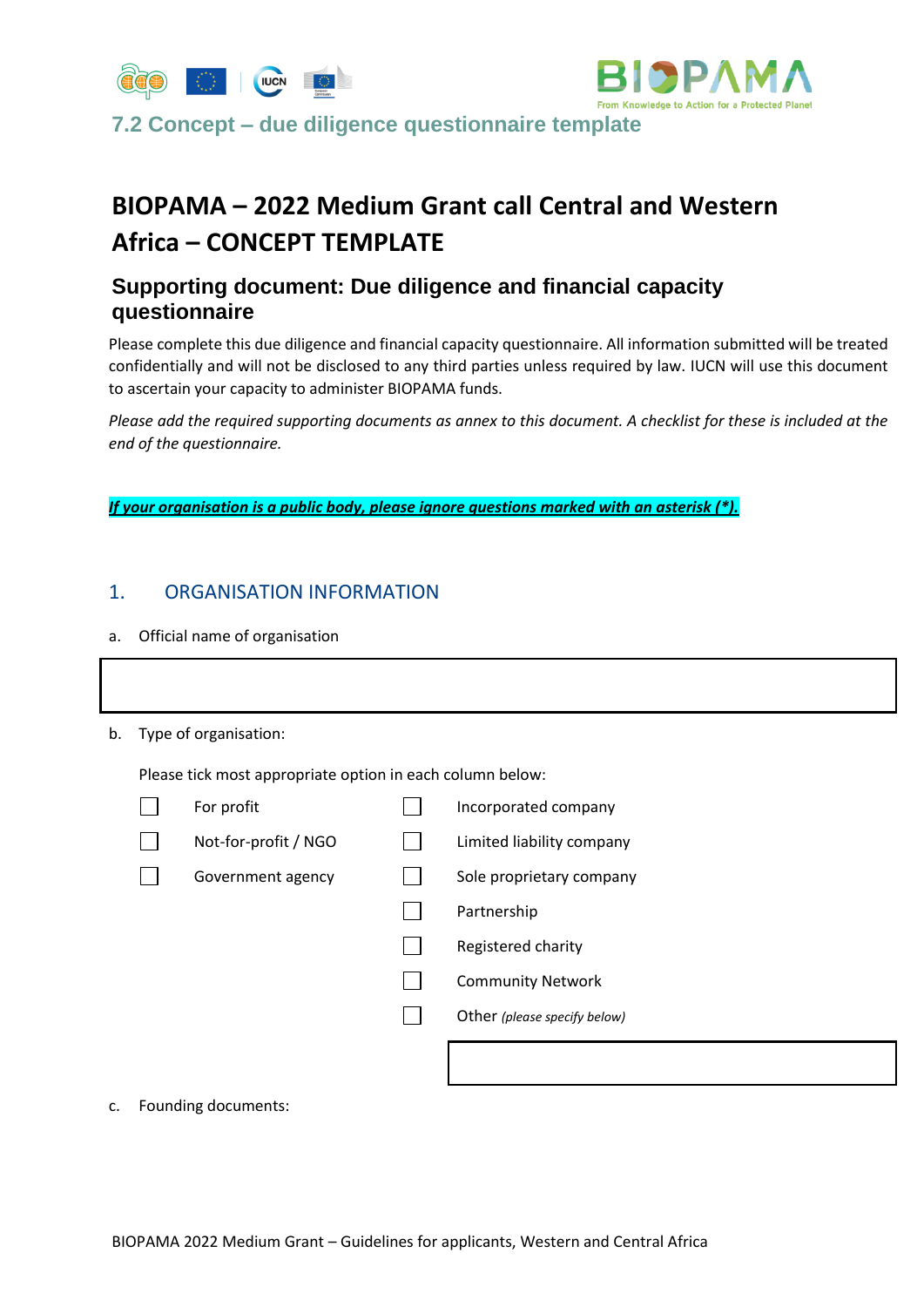



i. In what country/countries is your organisation constituted by an appropriate instrument of national law? Please provide copy of statutes or similar founding document, for example a decree for public bodies.

| Country | Title of founding document |
|---------|----------------------------|
|         |                            |
|         |                            |
|         |                            |

ii. Please confirm that you are able to operate in the country/-ies of the action and provide supporting documentation (e.g. MoU or letter of endorsement from a relevant government agency)10

Country **Title of founding document** 

d. Ownership details (applicable to "For Profit" organisations only).

Please indicate name of owners and percentage (%) ownership below:

#### 2. GOVERNANCE\*

a. Governing Body:

**.** 

Please indicate whether the organisation is governed by:

|    | <b>Board of Directors</b> | <b>Executive Committee</b>                                                     |
|----|---------------------------|--------------------------------------------------------------------------------|
|    | Other                     | No governing body                                                              |
|    | (please specify below)    |                                                                                |
|    |                           |                                                                                |
| b. |                           | Is the Governing Body responsible for financial oversight of the organisation? |
|    | Yes                       | No                                                                             |

<sup>&</sup>lt;sup>10</sup> Please note that if you expect to be working with IUCN on other actions than the current one, you may wish to add countries not relating to this action, and the relevant documentation, in order to avoid having to update the form each time.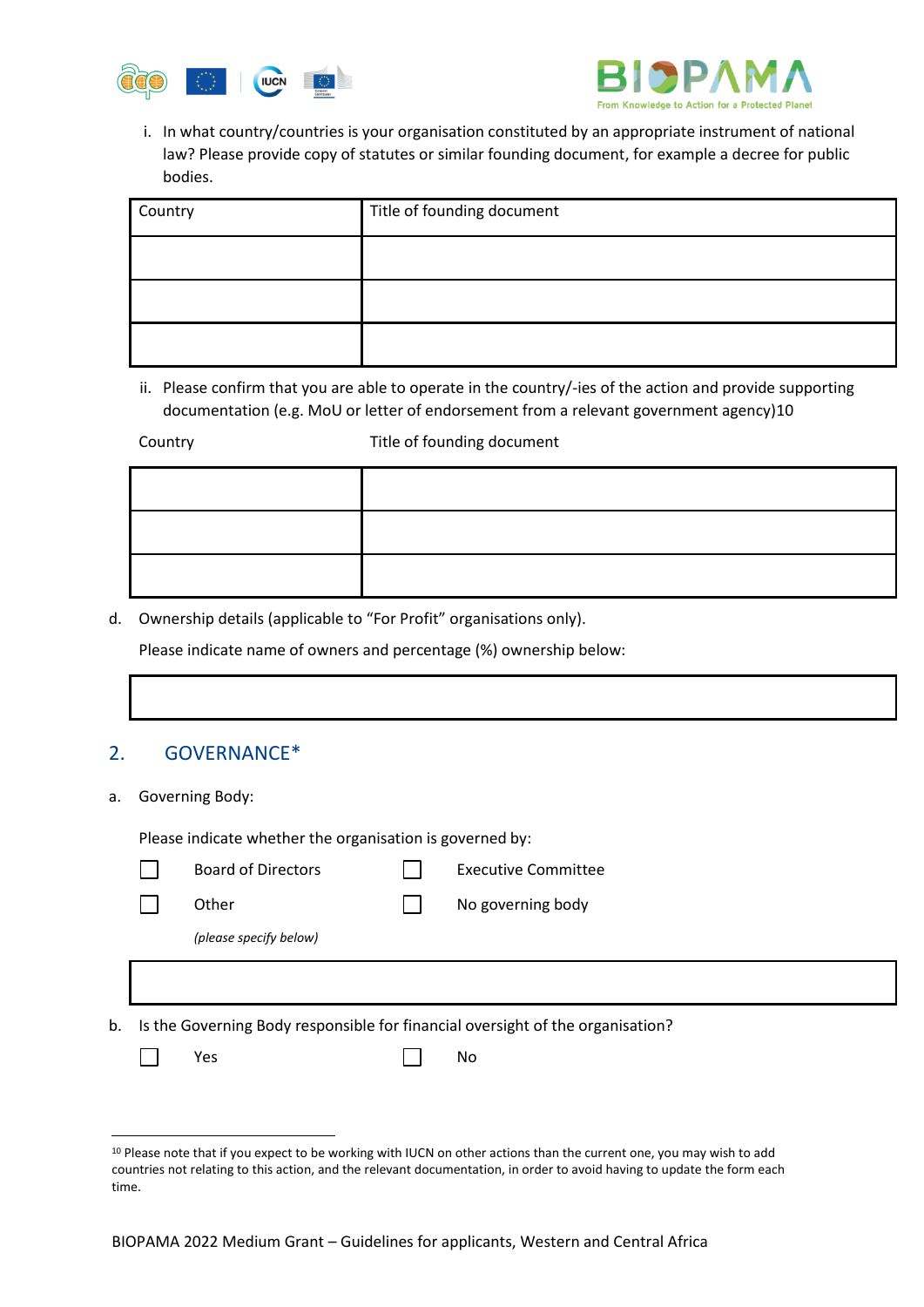



#### 3. LEGAL\*

Regulatory filings:

Is the organisation currently fully compliant and up-to-date with all tax, registration and social security obligations?

|--|--|

Yes No

If no, please provide details below:

NOTE: If the proposed contract is with one of the following IUCN offices, please provide certification of tax and social security compliance:

ORMACC – Regional Office for Mexico, Central America and the Caribbean; SUR – Regional Office for South America

#### 4. FINANCIAL

a. Audit:

Does the organisation have an annual audit performed by an independent external auditor or by internal auditor for public bodies?

|  | Voc |  |
|--|-----|--|
|--|-----|--|

| Yes |  | No |
|-----|--|----|
|-----|--|----|

If yes, please provide a copy of the latest auditor's annual report and management letter. *If the audit report does not relate to the most recent financial year please explain why.*

If you do not have an independent annual audit, or if your independent audit report does not include your Financial Statements:

i. Does the organisation prepare annual financial statements?

Yes No

If no, please provide explanation below:

ii. Please provide a copy of the organisation's annual financial statements covering the past two years.

b. Financial principles and systems:

i. What computerized accounting software system does the organisation use?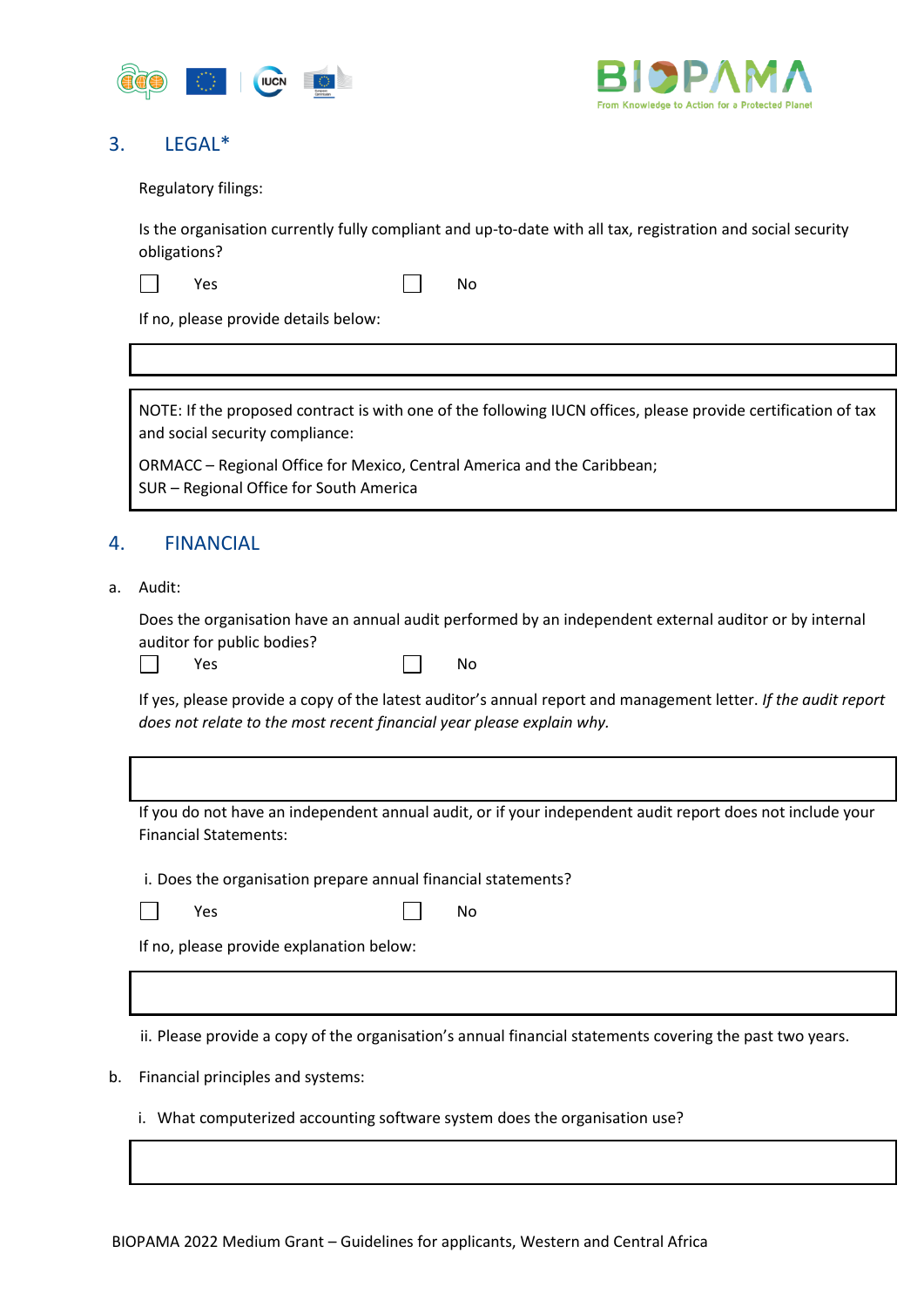



ii. Does the organisation's accounting system separately record and track income and expenditure for each individual project, grant, or contract?

| I<br>Voc<br>es<br>-- | No |
|----------------------|----|
|----------------------|----|

iii. Does the organisation have written policies for the following – please provide copies or web link:

|    |        | Accounting                                                                                    | Yes | No |
|----|--------|-----------------------------------------------------------------------------------------------|-----|----|
|    |        | Procurement                                                                                   | Yes | No |
|    |        | Code of conduct, ethics, bribery & corruption<br>(including coverage of conflict of interest) | Yes | No |
| c. | Debt:* |                                                                                               |     |    |
|    |        | Does the organization have any debt relating to:                                              |     |    |
|    |        | <b>Bank loans</b>                                                                             | Yes | No |
|    |        | Bank overdraft                                                                                | Yes | No |
|    |        | Other debt                                                                                    | Yes | No |
|    |        | If yes, please provide details below:                                                         |     |    |
|    |        |                                                                                               |     |    |

d. Insurance:\*

Please tick the insurance policies and the level of coverage the organisation has below:

| Third party liability | Amount                  |
|-----------------------|-------------------------|
| Office building       | Amount                  |
| <b>Vehicles</b>       | Amount                  |
| Other insurance       | Please provide details: |
|                       |                         |

- e. Bank accounts and funds control:\*
	- i. Does the organisation have any bank accounts held in the name of individuals (instead of the name of the organisation)?

 $\overline{\phantom{a}}$ 

Yes No

If yes, please provide details below: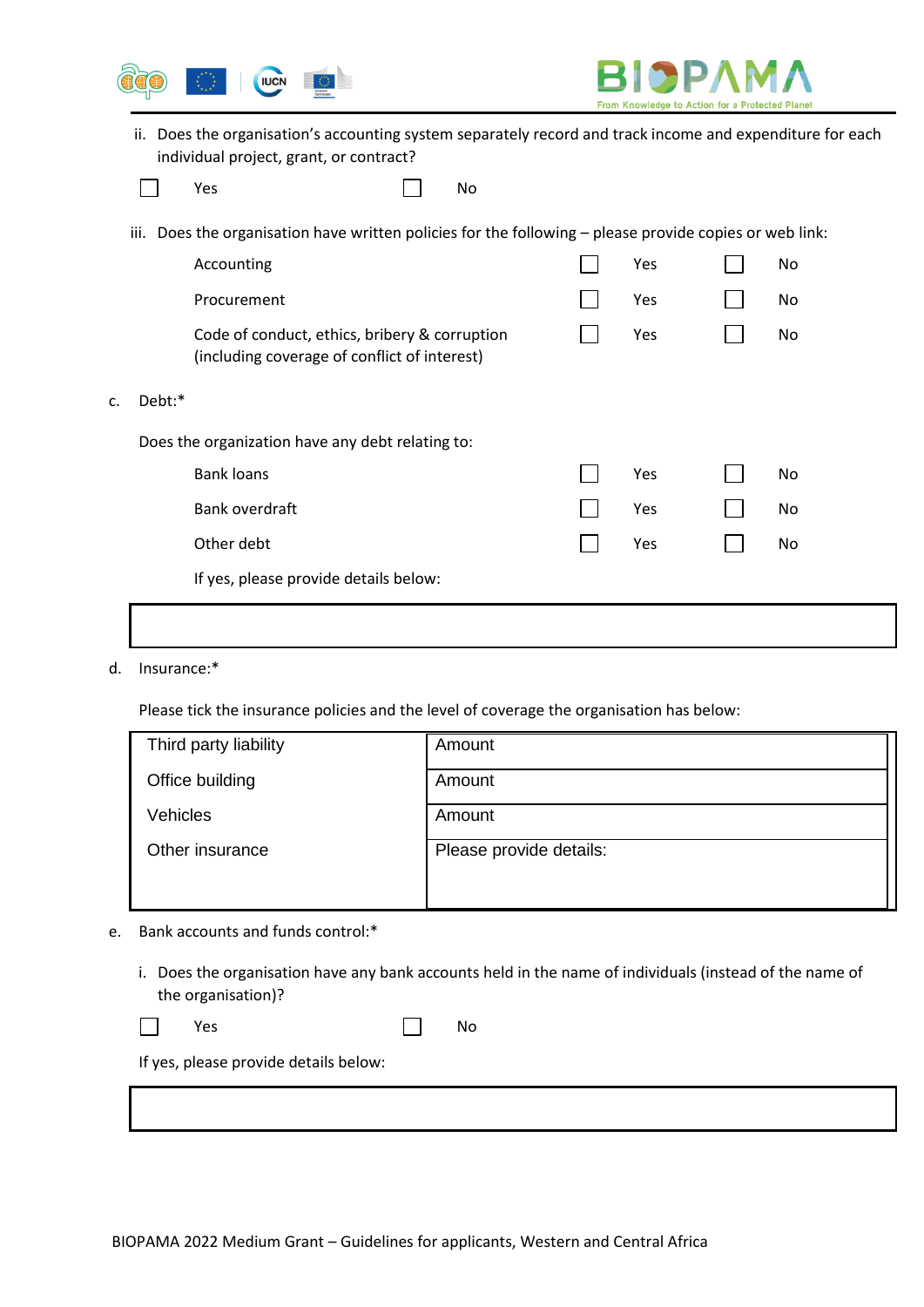



ii. Are at least 2 authorized bank signatories required on all payments above a certain value as determined by organisational policy?

Yes No

Please provide details below, including of any alternative bank and/or payment controls:

iii. Will any grant funds be kept outside a bank account?

| $\overline{\phantom{a}}$<br>Yes | No |
|---------------------------------|----|
|---------------------------------|----|

If yes, please explain the amount of cash to be kept and the name and position/title of the person responsible for safeguarding cash.

- f. Financial Capacity:
	- i. State below the operating budget for the past two financial years, and the estimate for the current year in your organisation's reporting currency.

| This year     |  |
|---------------|--|
| Last year     |  |
| Two years ago |  |

- ii. Has your organisation received funding from governments or multi-lateral institutions in the past two years?\*
	-

| Yes |  | No |
|-----|--|----|
|-----|--|----|

iii. What percentage of the organisation's annual income is provided by grant funding?\*

| $\Box$ 0-30%  | $\vert$ 51-75%    |
|---------------|-------------------|
| $\Box$ 31-50% | $\vert$   76-100% |

iv. Please list your main donors for the past two years:\* (amounts, name of donors and duration of project.)

#### 5. MANAGEMENT and PERSONNEL

#### a. Financial personnel:

 $\mathbf{I}$ 

Are the organisation's financial transactions recorded into the company's financial system and overseen by:

Qualified full-time finance  $\Box$ Non-finance personnelpersonnel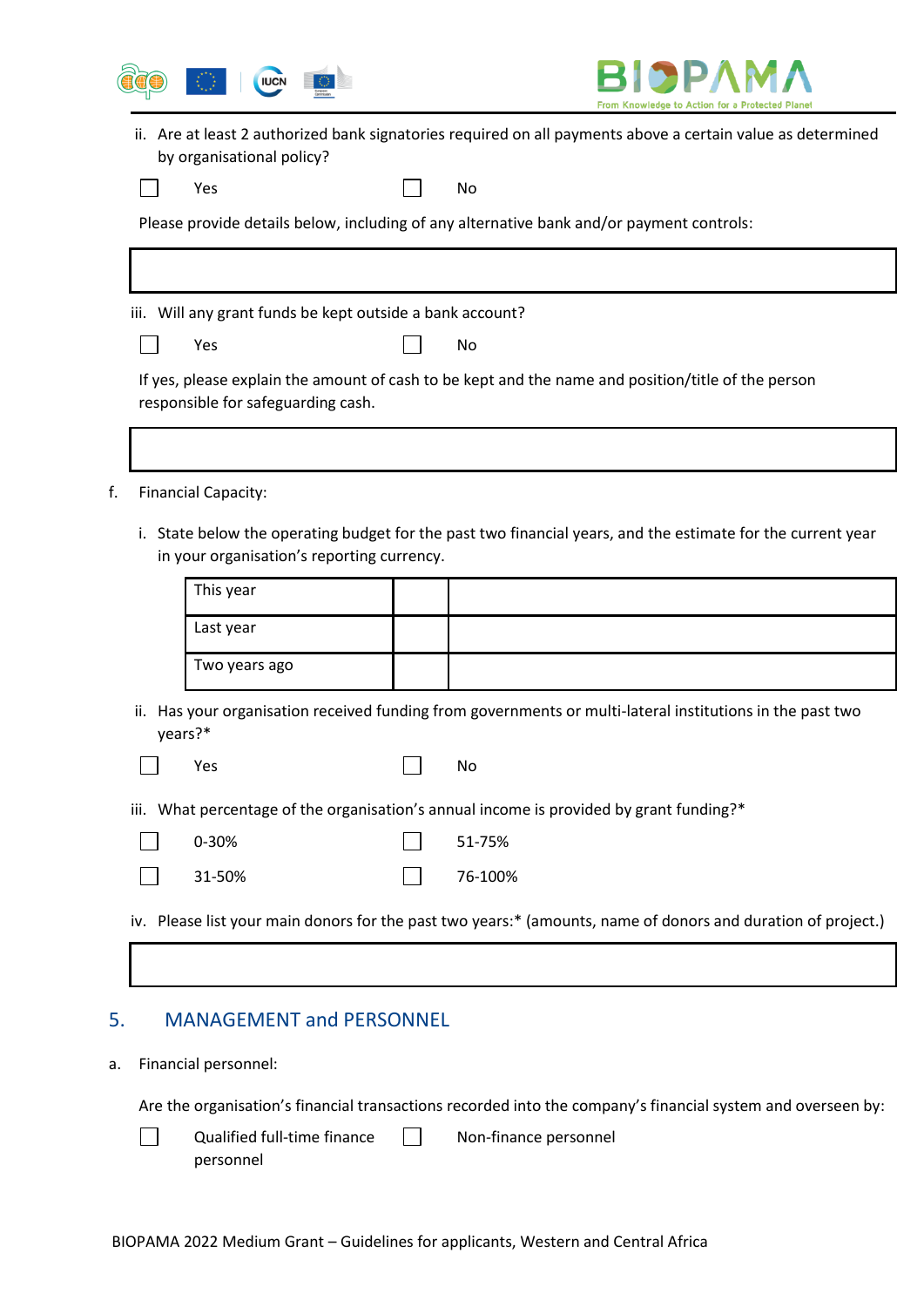|    | <b>IUCN</b>                                                              |                                                                                                                 |
|----|--------------------------------------------------------------------------|-----------------------------------------------------------------------------------------------------------------|
|    | Qualified part-time finance<br>personnel                                 | From Knowledge to Action for a Protected<br>Other than staff (external)                                         |
| b. |                                                                          | Please indicate the total number of full-time staff employed by the organisation.                               |
|    | >20                                                                      | $1 - 5$                                                                                                         |
|    | $6 - 20$                                                                 | 0                                                                                                               |
| c. | Personnel time management recordkeeping:                                 |                                                                                                                 |
|    | Does the organisation have a staff timesheet recordkeeping system?       |                                                                                                                 |
|    | Yes                                                                      | No                                                                                                              |
|    | If yes, please provide a copy of your organisation's timesheet form.     |                                                                                                                 |
| 6. | <b>INTERNAL CONTROLS and RECORDS KEEPING</b>                             |                                                                                                                 |
| а. | Do you have established prior approval procedures for major purchases?   |                                                                                                                 |
|    | Yes                                                                      | No                                                                                                              |
| b. | Yes                                                                      | Do you keep invoices and vouchers for all payments made out of grants funds?<br>No                              |
| c. | at least ten years after the final financial report is submitted?<br>Yes | Will your organisation be able to keep accounting records including invoices, vouchers and timesheets for<br>No |
| d. |                                                                          | Briefly describe your organisation's system for filing and keeping supporting documentation.                    |
|    |                                                                          |                                                                                                                 |
| e. | Does your organisation have adequate segregation of duties?              |                                                                                                                 |
|    |                                                                          | i. Does the person who makes entries into the accounting system also prepare the payments?                      |
|    | Yes                                                                      | No                                                                                                              |
|    | she a bank account signatory?                                            | ii. Does the person who makes entries into the accounting system also approve the payments and is he or         |
|    | Yes                                                                      | No                                                                                                              |
|    |                                                                          | iii. Is the person who manages a procurement process sometimes also the recipient of the goods/services?        |
|    | Yes                                                                      | No                                                                                                              |
|    | mitigates the associated risks.                                          | If your answer is 'yes' to any of the above, please provide an explanation of how your organisation             |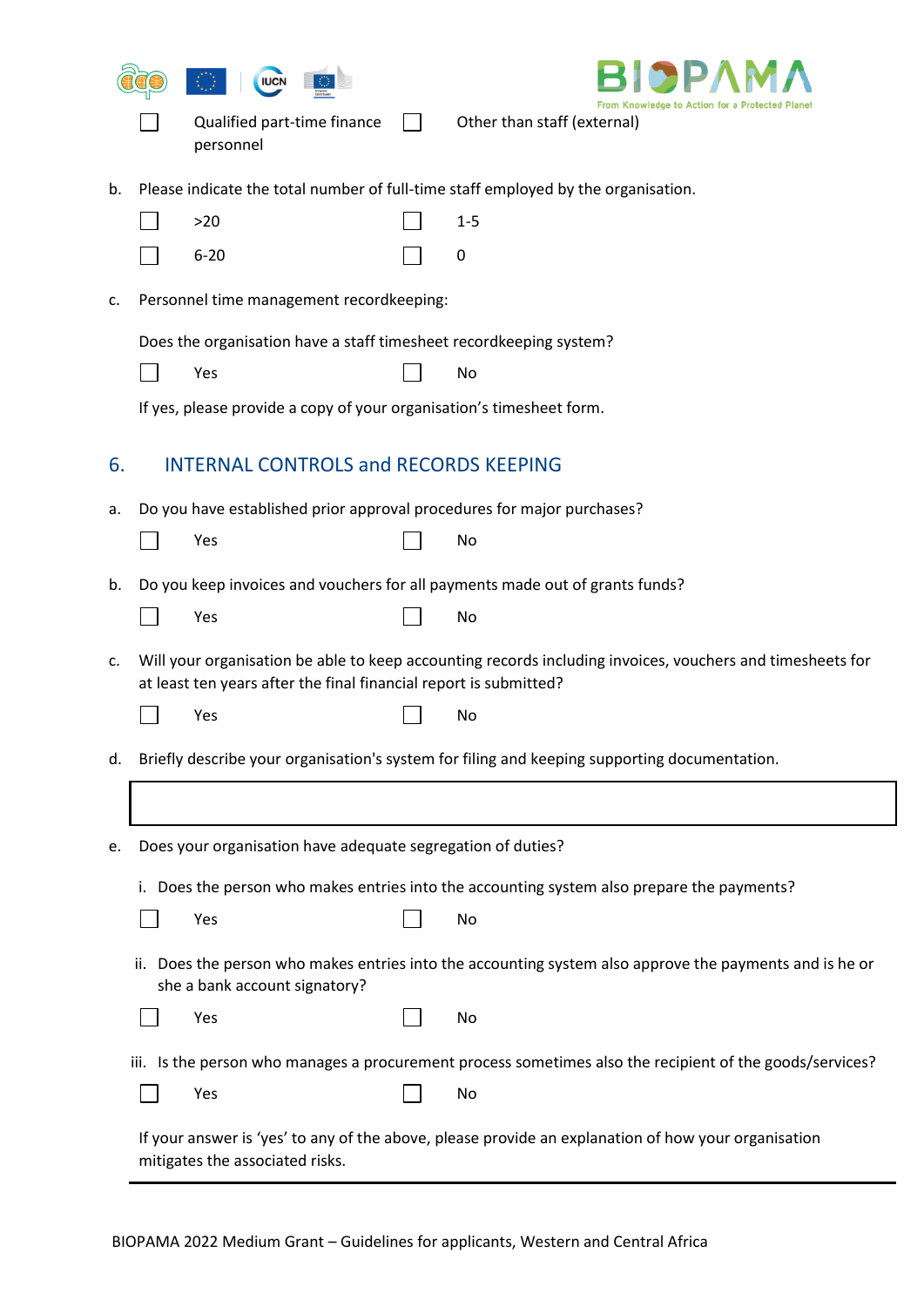|    | $\mathbb{O}$<br><b>IUCN</b><br>$\bigcirc\limits_{\substack{\text{hyperb}\\\text{Corrissim}}}$ |    | BIOPAMA<br>From Knowledge to Action for a Protected Planet |
|----|-----------------------------------------------------------------------------------------------|----|------------------------------------------------------------|
|    |                                                                                               |    |                                                            |
| 7. | <b>RELATIONSHIPS</b>                                                                          |    |                                                            |
| а. | Is the organisation a member of IUCN?                                                         |    |                                                            |
|    | Yes                                                                                           | No |                                                            |
| b. | Has the organisation previously worked with IUCN?                                             |    |                                                            |
|    | Yes                                                                                           | No |                                                            |
|    | If yes, please provide details below:                                                         |    |                                                            |
|    |                                                                                               |    |                                                            |

#### **Checklist - Additional Documentation Requested**

To assist in ensuring your due diligence submission is complete, the following checklist of additional documents that you may be required to provide is shown below for your benefit. Please check those boxes that apply regarding additional documents that will be submitted to accompany your completed Due Diligence and Financial Capacity Questionnaire.

| 1(c)(i)           | Articles of Incorporation, Constitution, Statutes, Government Decree, as |  |  |  |
|-------------------|--------------------------------------------------------------------------|--|--|--|
| appropriate, etc. |                                                                          |  |  |  |

| 1(c)(ii)  | Organisation in-country registration certificate (if applicable).  |
|-----------|--------------------------------------------------------------------|
| 3         | Certification of tax and social security compliance (if required). |
| 4(a)      | Audit report and annual financial statements.                      |
| 4(b)(iii) | Accounting, Procurement and Code of Conduct Policies.              |
| 5(c)      | Timesheet form.                                                    |

IUCN may request additional documents/information based on the nature of the action and the answers you have provided above.

#### **CERTIFICATION STATEMENT:**

*"I, the undersigned, hereby certify that I am authorised to represent the organisation, and that all facts and information provided in this Due Diligence and Financial Capacity document are true and correct without omission, error, or mis-statement.* 

*I understand and agree that should the information provided in this Due Diligence and Financial Capacity document subsequently change, IUCN shall be informed in writing of any such change.* 

*I further understand and accept that IUCN may at its sole discretion amend or terminate any grant or funding agreement awarded to the applicant if any information contained in this document is false or inaccurate."*

**Name**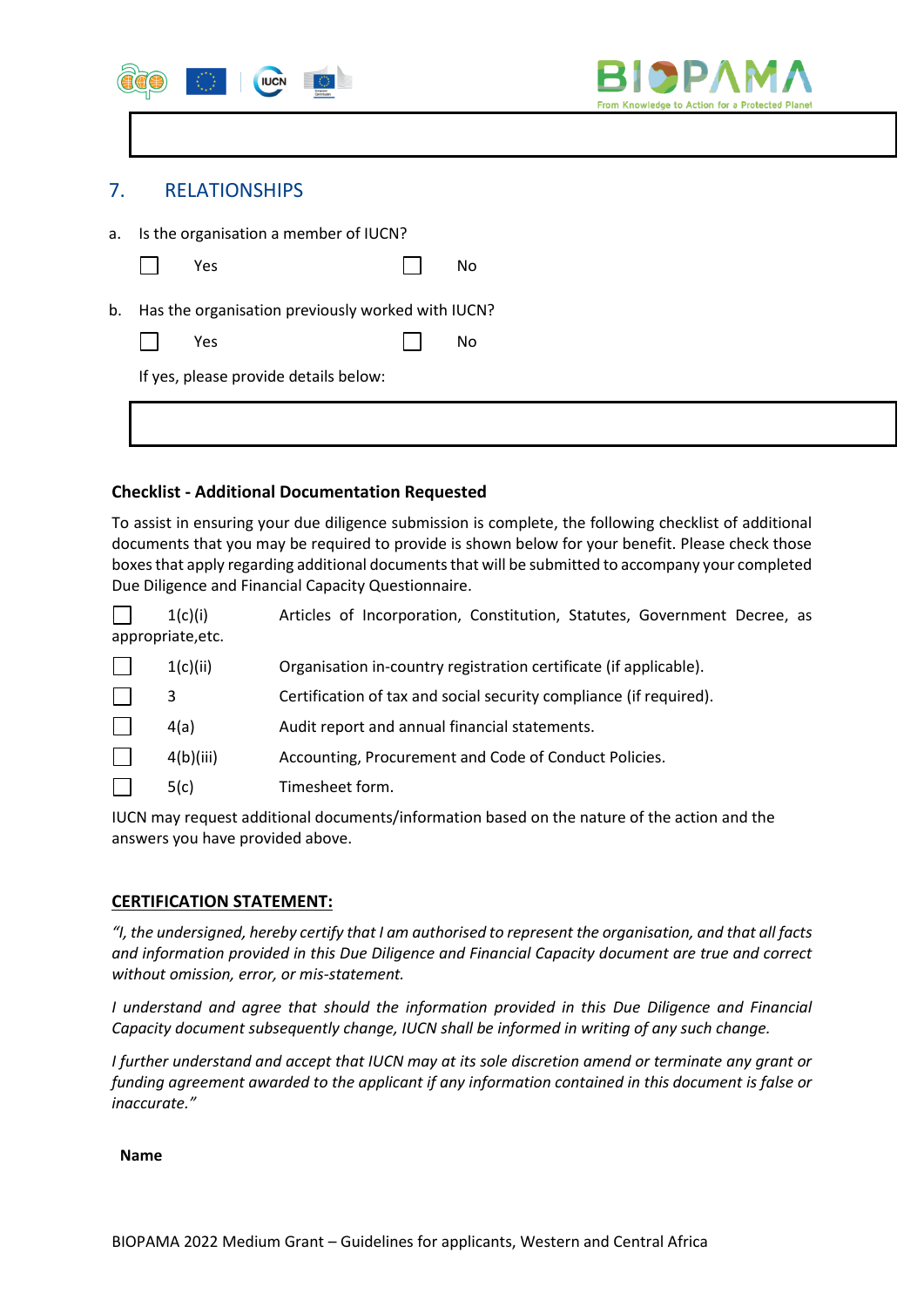



**Position**

**Date**

**Signature and organisation's stamp**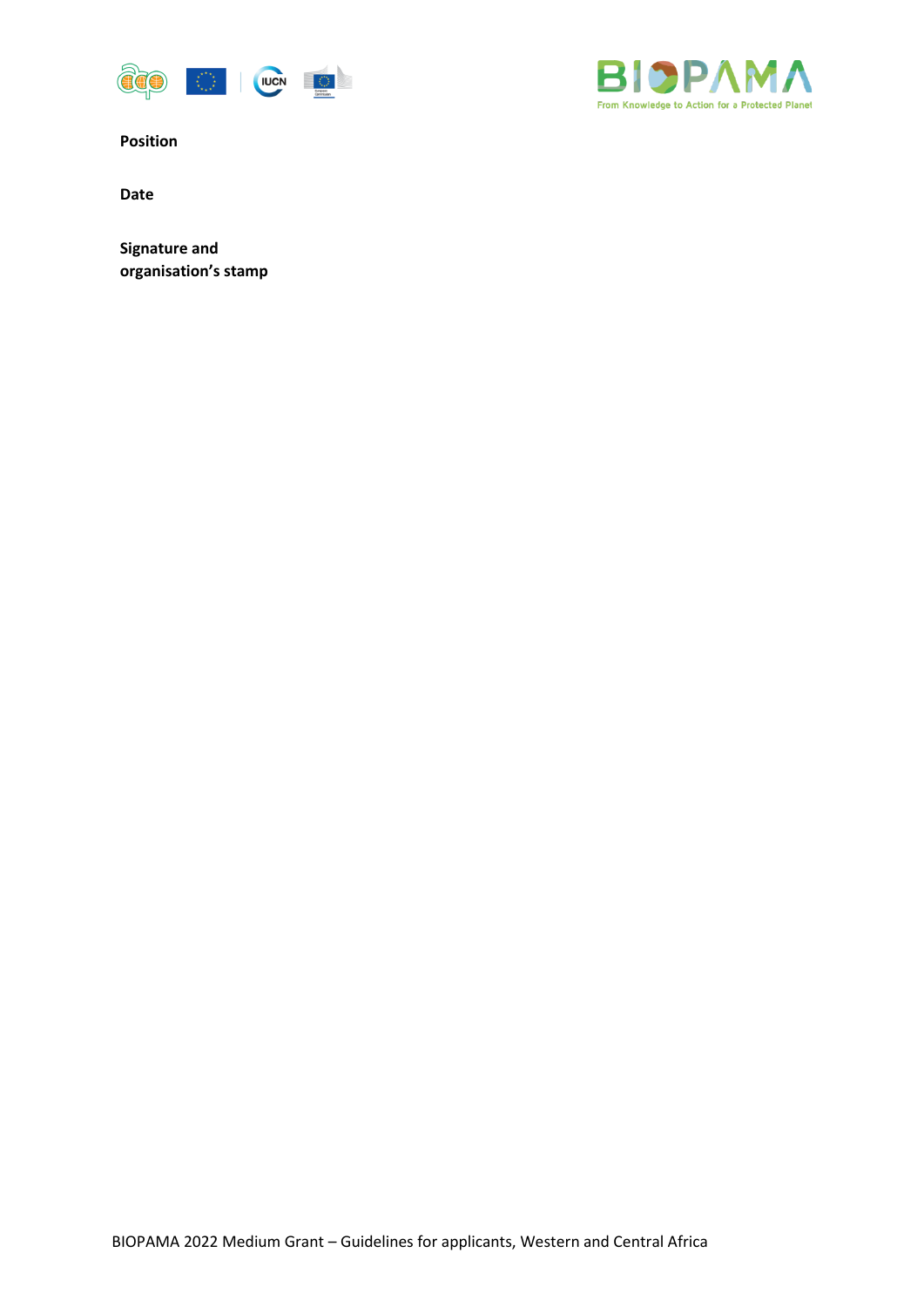



# <span id="page-29-0"></span>**7.3 Concept – concept applicant declaration template**

# **BIOPAMA – 2022 Medium Grant call – CONCEPT**

#### **Supporting document: Applicant declaration**

(Please insert here the reference number of your application)

The applicant, represented by the undersigned, being the authorised signatory of the applicant, in the context of the present BIOPAMA call for 2022 Medium Grants, hereby declares that:

- − the applicant is eligible in accordance with the criteria set out in the Guidelines for Applicants;
- − the applicant has provided the Managing Authority and the Protected Area Regulatory Authority with all the necessary information on the planned activities in good time and has not received any objections to date;
- − the applicant certifies the legal statues of the applicant as reported in the application;
- − the applicant undertakes to comply with good practices of non –abusive use, care and maintenance of the equipment, infrastructures funded by the project;
- − the applicant is directly responsible for the preparation, management and implementation of the activities, and is not acting as an intermediary;
- − the applicant accepts and comply with the obligation to share data and information with the BIOPAMA RIS and the relevant regional observatory (RRIS),
- − The applicant is not in any of the situations excluding them from participating in contracts which are listed hereafter:

(1) being bankrupt or being wound up, are having their affairs administered by the courts, have entered into an arrangement with creditors, have suspended business activities, are the subject of proceedings concerning those matters, or are in any analogous situation arising from a similar procedure provided for in national legislation or regulations;

(2) have been convicted of an offence concerning their professional conduct by a judgment which has the force of *res judicata*;

(3) have been guilty of grave professional misconduct proven by any means which the Beneficiary can justify;

(4) have not fulfilled obligations relating to the payment of social security contributions or the payment of taxes in accordance with the legal provisions of the country in which they are established or with those of the country of the Beneficiary or those of the country where the contract is to be performed;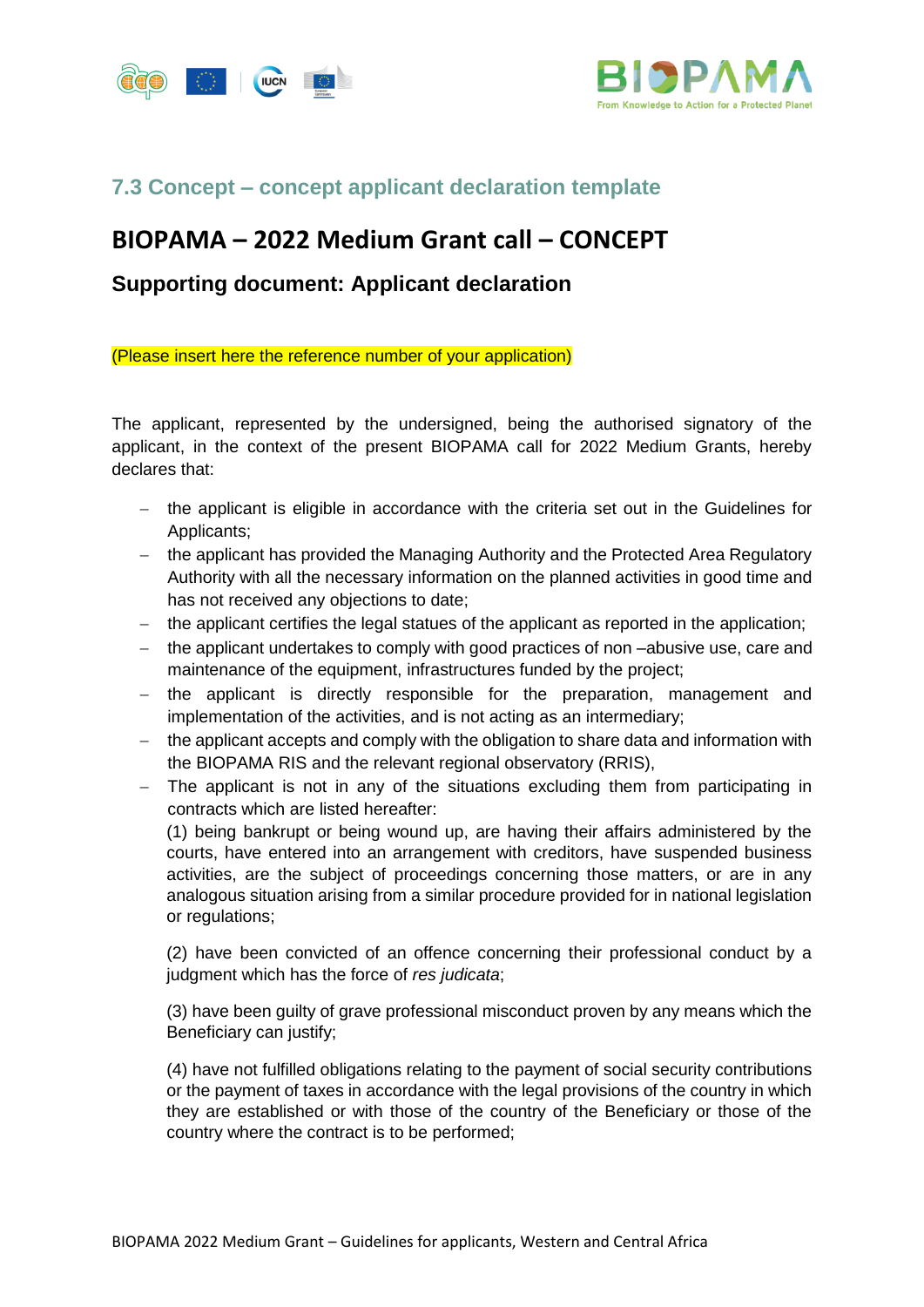



(5) have been the subject of a judgment which has the force of *res judicata* for fraud, corruption, involvement in a criminal organisation or any other illegal activity detrimental to the Communities' financial interests;

(6) being currently subject to an administrative penalty referred to in section 2.3.5 of the Practical Guide to contract procedures for EC external actions.

- − The authorised signatory of the third party must certify that he is not in one of the situations listed above and signed on behalf of the third party.
- − Furthermore, it is recognised and accepted that if the applicant participates in spite of being in any of these situations, he may be excluded from other procedures;
- − The applicant acknowledges that according to Article 131 (5) of the Financial Regulation of 25 October 2012 on the financial rules applicable to the general budget of the Union (Official Journal L 298 of 26.10.2012, p. 1) and Article 145 of its Rules of Application (Official Journal L 362, 31.12.2012, p.1) applicants found guilty of misrepresentation may be subject to administrative and financial penalties under certain conditions.
- if recommended to be awarded a grant, the applicant accepts the contractual conditions as laid down in the Standard Contract annexed to the Guidelines for Applicants;
- the applicant is aware that, for the purposes of safeguarding the financial interests of the EU, his personal data may be transferred to internal audit services, to the European Court of Auditors, to the Financial Irregularities Panel or to the European Anti-Fraud Office.
- − The applicant is fully aware of the obligation to inform without delay the BIOPAMA Action Component to which this application is submitted if the same application for funding made to other European Commission departments or European Union institutions has been approved by them after the submission of this grant application.

Signed on behalf of the applicant

| <b>Name of the Organisation</b>                          |  |
|----------------------------------------------------------|--|
| <b>Address</b>                                           |  |
| <b>Contact details</b>                                   |  |
| Name of the Responsible<br><b>Person (Block capital)</b> |  |
| <b>Position</b>                                          |  |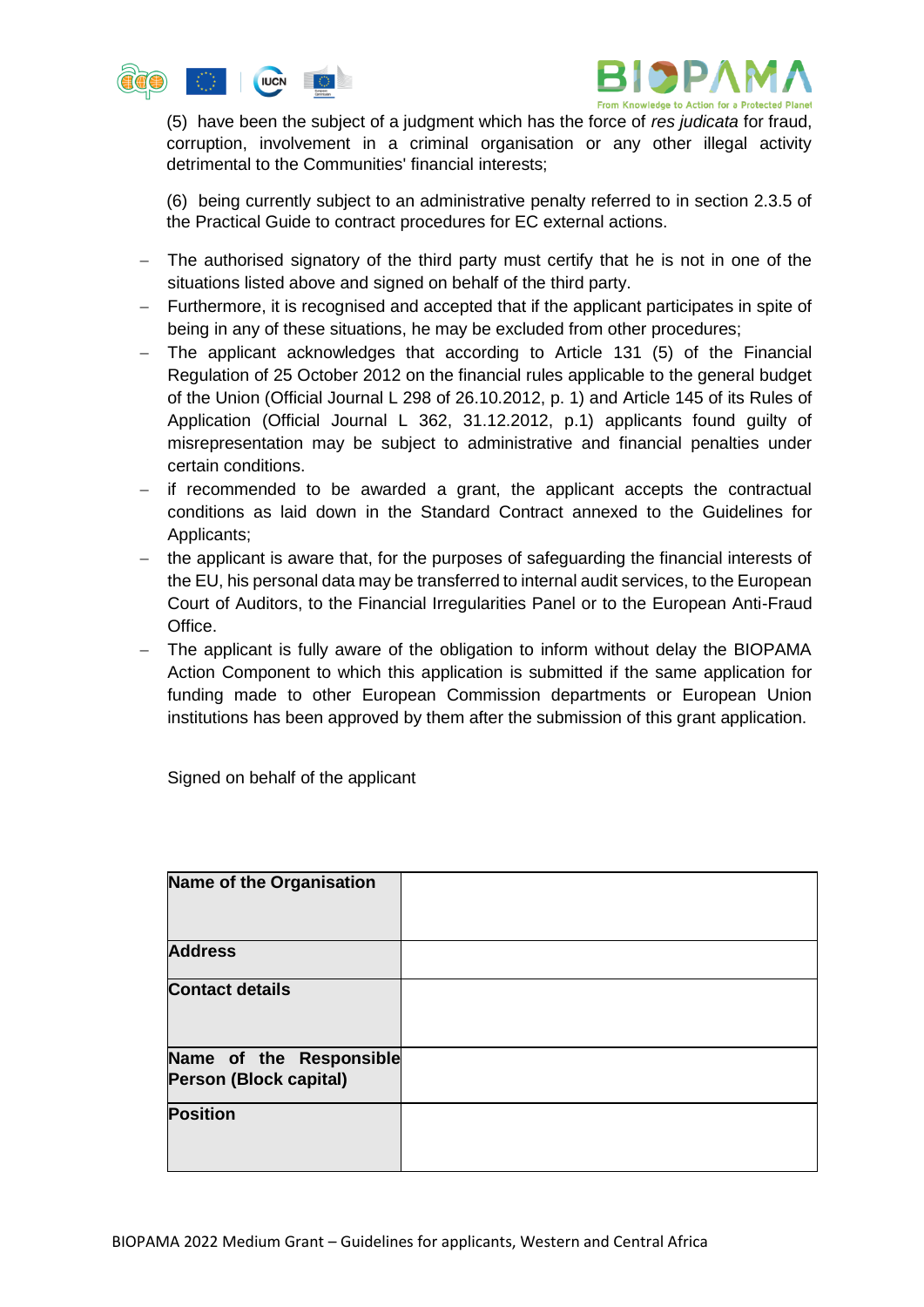



# **Signature + Stamp**

| <b>Date</b> |  |
|-------------|--|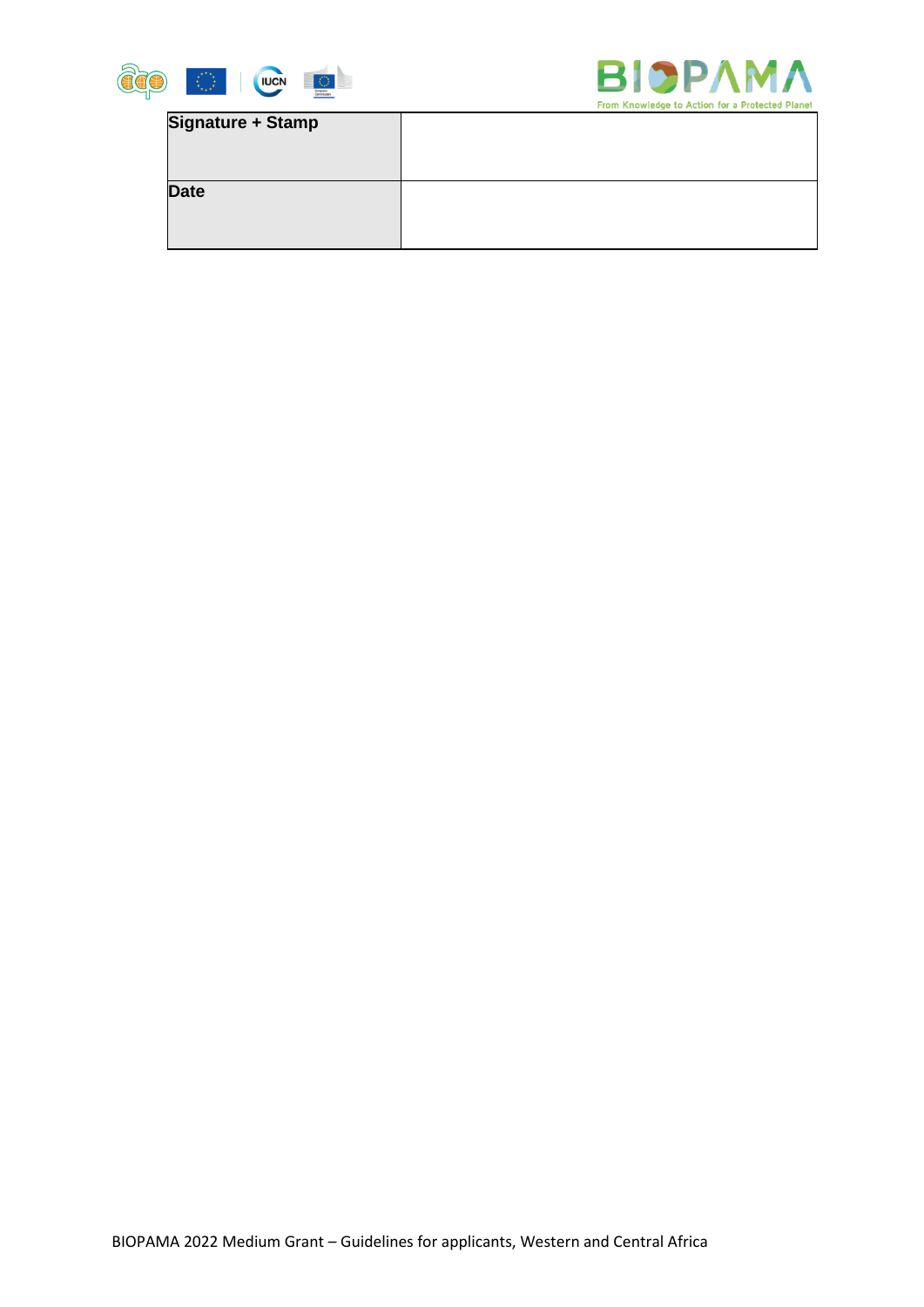



<span id="page-32-0"></span>**7.4 Concept – concept co-applicant declaration template**

# **BIOPAMA – 2022 Medium Grant call – CONCEPT**

# **Supporting document: Co-applicant declaration**

(Please insert here the reference number of your application)

The co-applicant authorises the Applicant  $\le$  insert the name of the lead applicant organisation> to submit on their behalf the present application form and to sign the standard grant contract with IUCN as well as, to be represented by the Applicant in all matters concerning this grant contract.

I have read and approved the contents of the proposal submitted to IUCN. I undertake to comply with the principles of good partnership practice.

\_\_\_\_\_\_\_\_\_\_\_\_\_\_\_\_\_\_\_\_\_\_\_\_\_\_\_\_\_\_\_\_\_\_\_\_\_\_\_\_\_

(Signature)

Name:

Position:

Date:

(Organisation Stamp)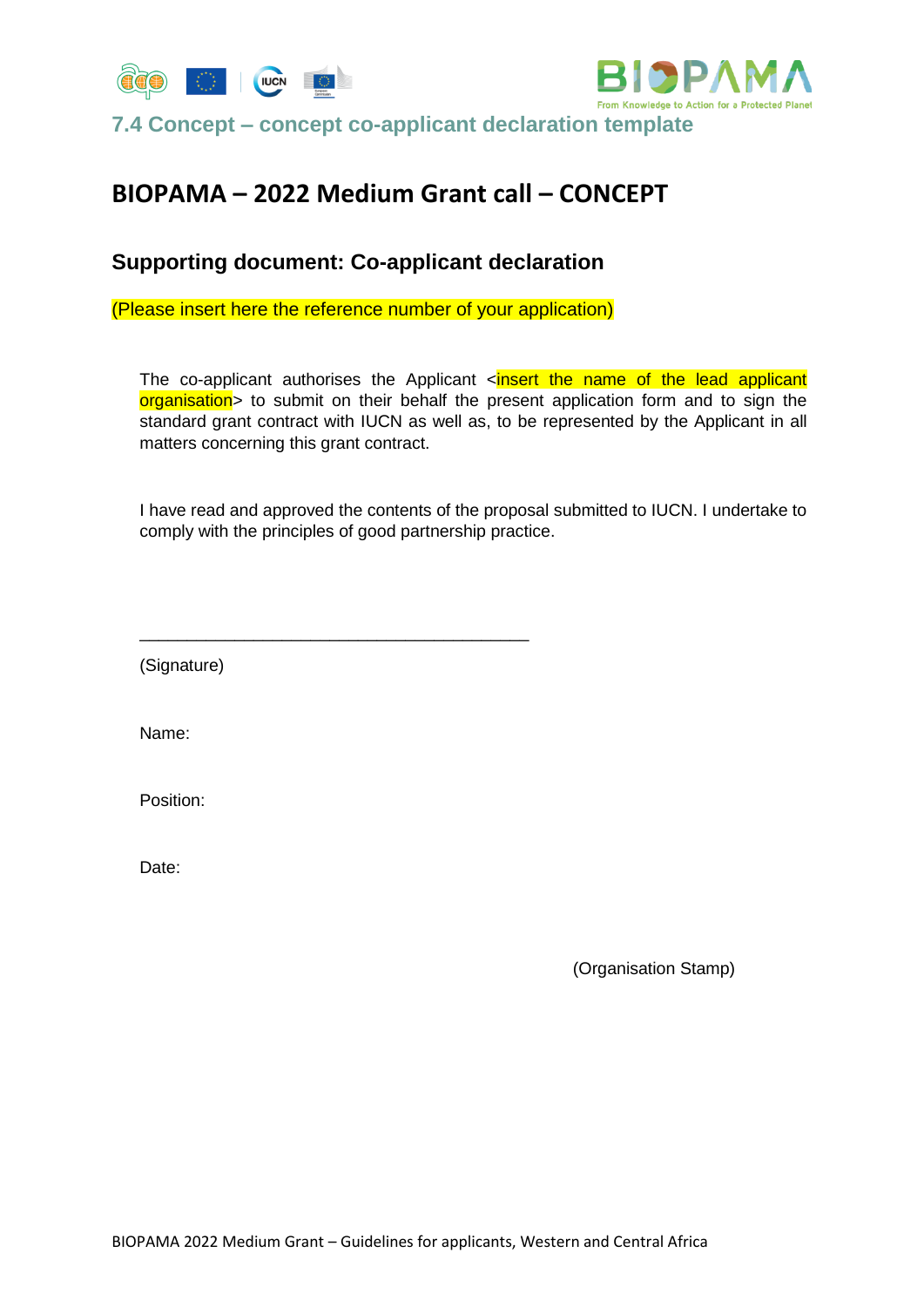



<span id="page-33-0"></span>**7.5 Full proposal – technical full proposal template**

# **BIOPAMA – 2022 Medium Grant call Central and Western Africa – FULL PROPOSAL TECHNICAL TEMPLATE**

# **RELEVANCE AND EFFECTIVENESS 8. Expected results and impacts Highlight tangible expected impacts during the lifetime of the project; ensure that expected results are defined using the SMART approach: Specific, Measurable, Achievable, Realistic and Timely**. *Maximum 300 words* **DESIGN AND METHODOLOGY 9. Activities Detail the list of activities for each expected result. 10. Project schedule**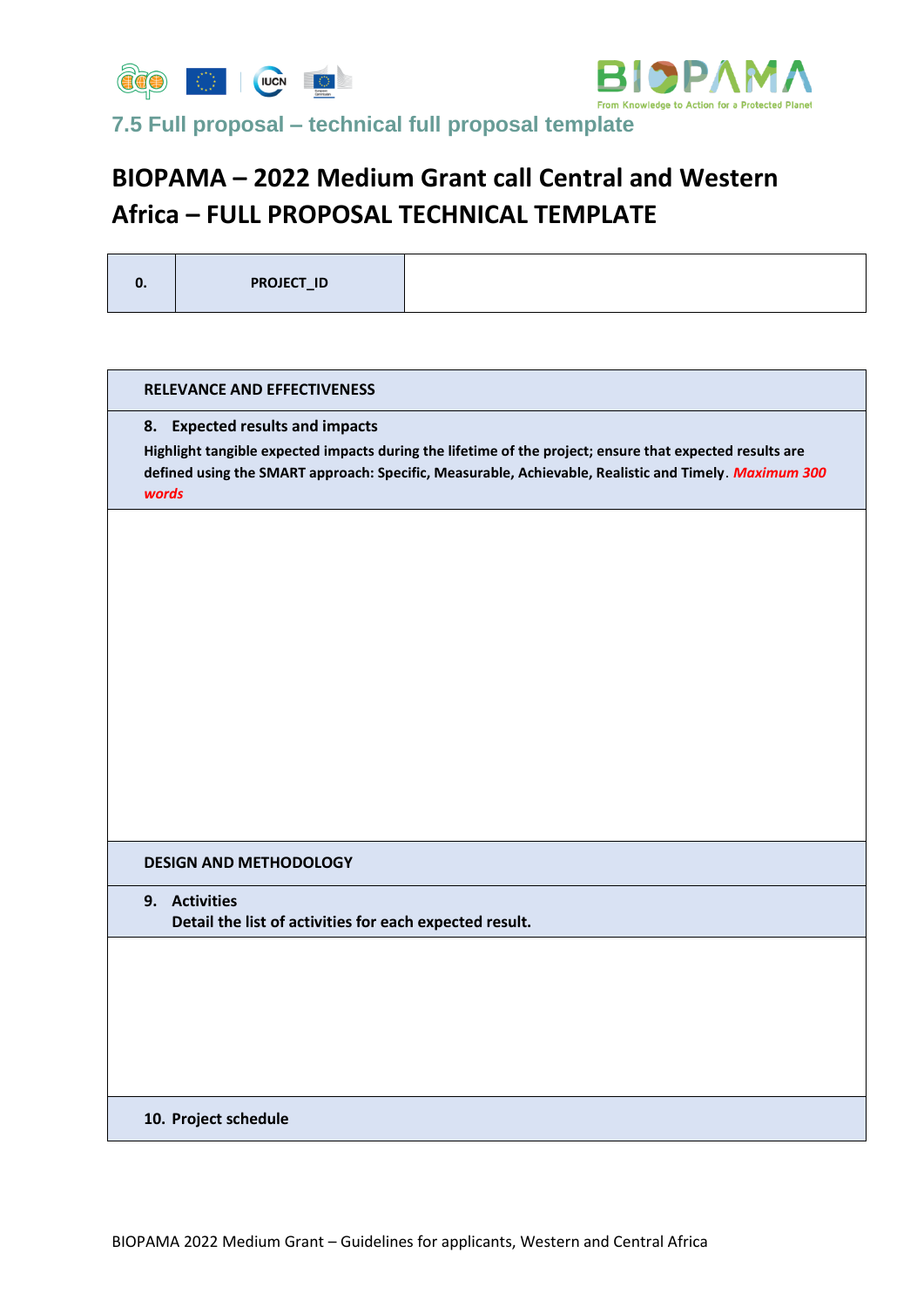



| <b>Month</b>                       | $\mathbf{1}$ | $\overline{2}$ | $\overline{\mathbf{3}}$ | $\overline{4}$ | 5 | 6 | $\overline{7}$ | 8 | 9 | 10 | 11 | 12 | 13 | 14 |
|------------------------------------|--------------|----------------|-------------------------|----------------|---|---|----------------|---|---|----|----|----|----|----|
| <b>Expected Result 1</b>           |              |                |                         |                |   |   |                |   |   |    |    |    |    |    |
| Activity 1.1 example               |              |                |                         |                |   |   |                |   |   |    |    |    |    |    |
| Activity 1.2 example               |              |                |                         |                |   |   |                |   |   |    |    |    |    |    |
| Activity 1.3 example               |              |                |                         |                |   |   |                |   |   |    |    |    |    |    |
| <b>Expected Result 2</b>           |              |                |                         |                |   |   |                |   |   |    |    |    |    |    |
| <b>Activity 2.1</b>                |              |                |                         |                |   |   |                |   |   |    |    |    |    |    |
| <b>Activity 2.2</b>                |              |                |                         |                |   |   |                |   |   |    |    |    |    |    |
| <b>Activity 2.3</b>                |              |                |                         |                |   |   |                |   |   |    |    |    |    |    |
| <b>Expected Result 3</b>           |              |                |                         |                |   |   |                |   |   |    |    |    |    |    |
| <b>Activity 3.1</b>                |              |                |                         |                |   |   |                |   |   |    |    |    |    |    |
| <b>Activity 3.2</b>                |              |                |                         |                |   |   |                |   |   |    |    |    |    |    |
| <b>Activity 3.3</b>                |              |                |                         |                |   |   |                |   |   |    |    |    |    |    |
| [Add further lines when necessary] |              |                |                         |                |   |   |                |   |   |    |    |    |    |    |

#### **11. Risks**

**Provide a list of identified risks linked to the project activities and mitigation measures**

| <b>Risk description</b>            | Probability<br><b>of</b><br><b>Occurrence</b><br>$(H/M/L)^*$ | Impact on<br>the project<br>$(H/M/L)*$ | <b>Mitigation action(s)</b> |
|------------------------------------|--------------------------------------------------------------|----------------------------------------|-----------------------------|
|                                    |                                                              |                                        |                             |
|                                    |                                                              |                                        |                             |
|                                    |                                                              |                                        |                             |
| [Add further lines when necessary] |                                                              |                                        |                             |
|                                    |                                                              |                                        |                             |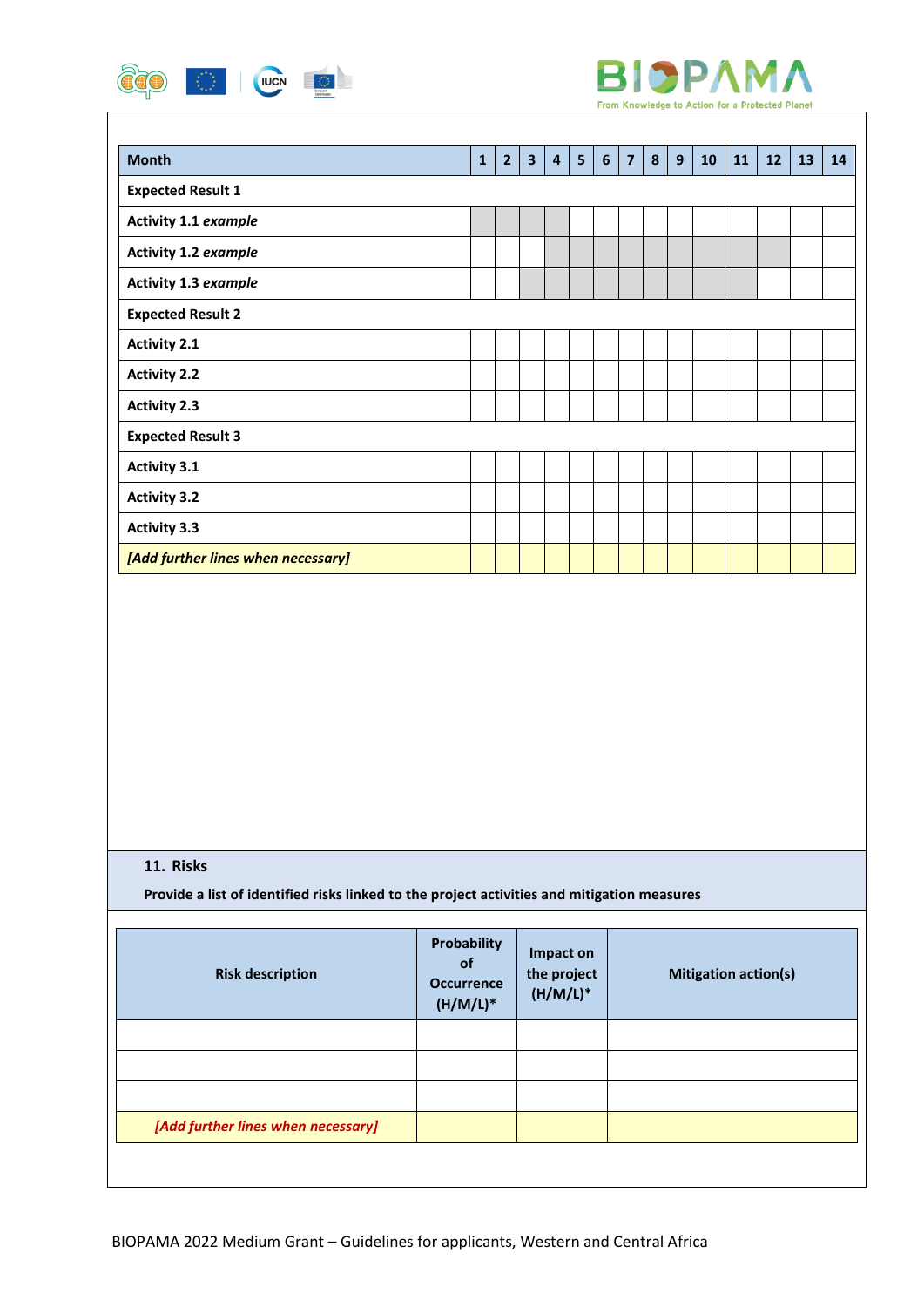



**12. Logical framework**

**Complete and submit the logical framework (Excel document) for your project.**

**PARTERSHIP AND SYNERGIES**

**13. Stakeholders** 

**Present the stakeholders involved, role and expected contribution with the modalities of collaboration during the project implementation***. Maximum 300 words*

**14. Capacity building and local partnerships**

**Describe how the project will contribute to local capacity building, to share experiences and develop collaborations.** *Maximum 200 words*

**BUDGET**

**15. Complete and submit the project's budget using the budget template (Excel document)**

**ADDED VALUE AND SUSTAINABILITY**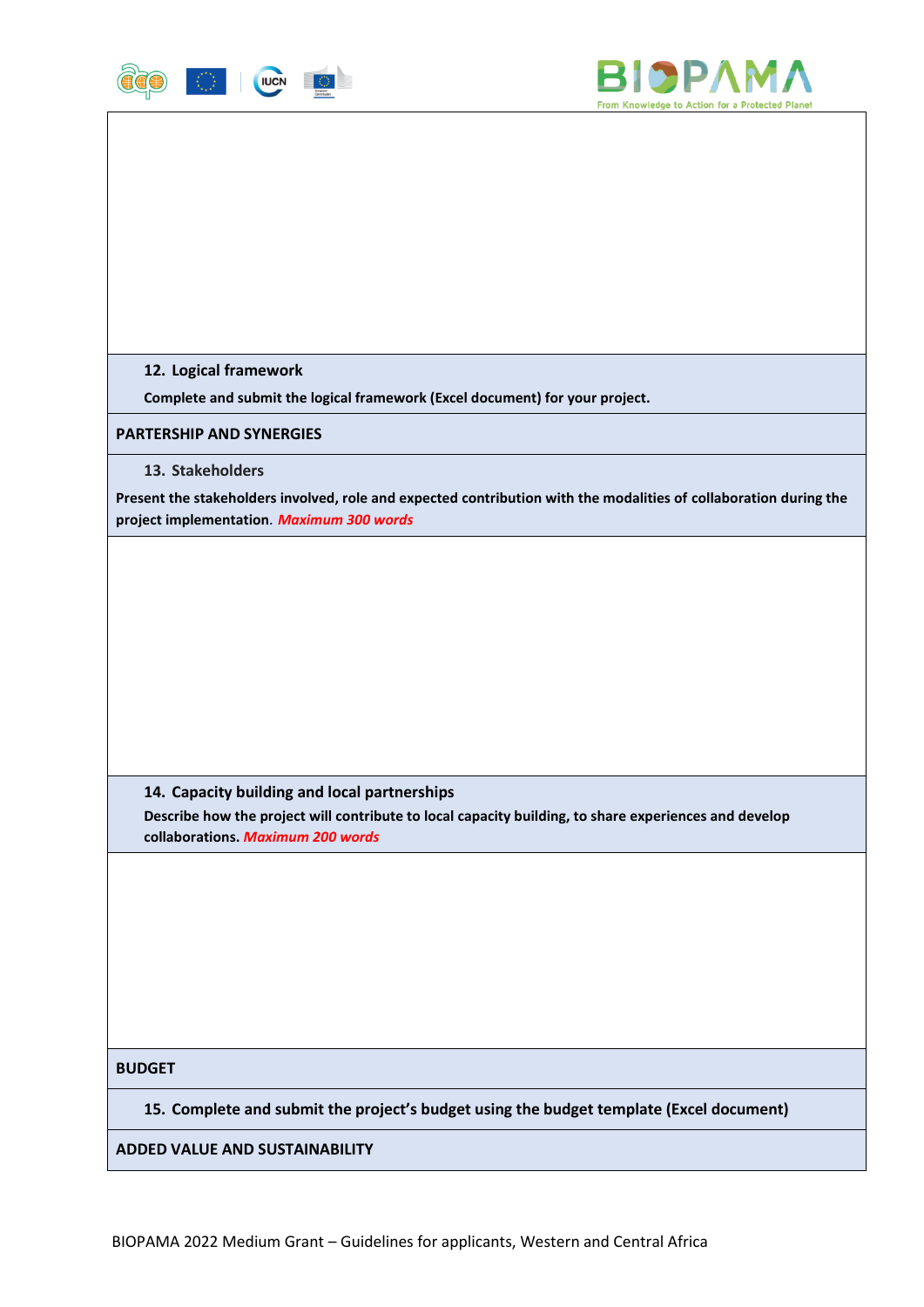



#### **16. Sustainability and replicability**

**Describe how the project will maintain its benefits after the project has been completed and the envisaged replicability measures.** *Maximum 200 words*

#### **17. Communication and visibility**

**List the communication and dissemination activities that will be implemented: How will the project engage with the targeted audience(s)? What are the key messages? What are the expected results? Please refer to the BIOPAMA communication [guidelines](https://action.biopama.org/wp-content/uploads/2021/04/BIOPAMA-Grantee-communications-guidelines_vMar2021.pdf) to read about the communication recommendations and obligations.** *Maximum 300 words*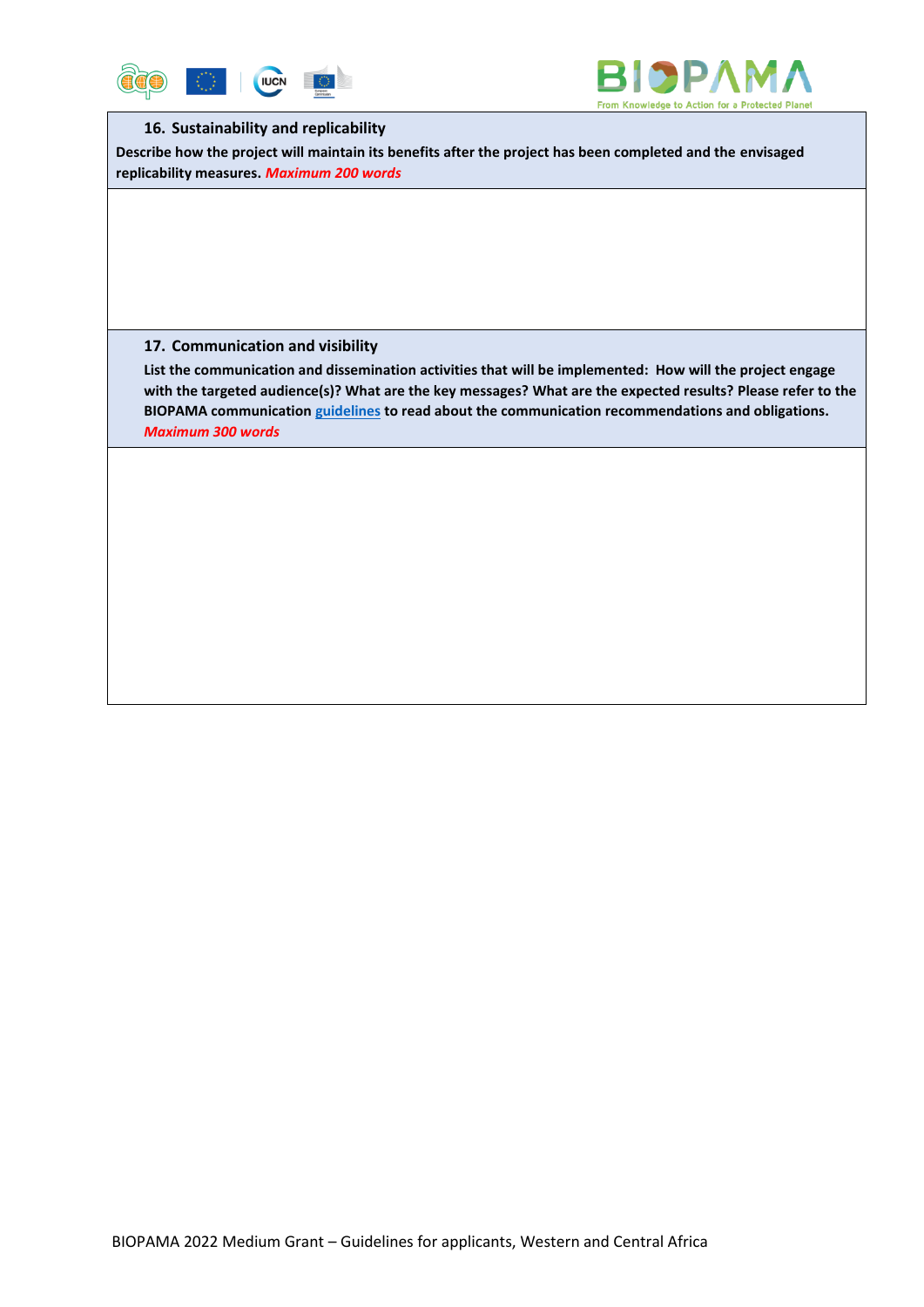

<span id="page-37-0"></span>**7.6 Full proposal – full proposal applicant declaration template**

# **BIOPAMA – 2022 Medium Grant call – FULL PROPOSAL**

# **Supporting document: Applicant declaration**

(Please insert here the reference number of your application)

The applicant, represented by the undersigned, being the authorised signatory of the applicant, in the context of the present BIOPAMA call for 2022 Medium Grants, hereby declares that:

- − the applicant is eligible in accordance with the criteria set out in the Guidelines for Applicants;
- − the applicant has provided the Managing Authority and the Protected Area Regulatory Authority with all the necessary information on the planned activities in good time and has not received any objections to date;
- − the applicant certifies the legal statues of the applicant as reported in the application;
- − the applicant undertakes to comply with good practices of non –abusive use, care and maintenance of the equipment, infrastructures funded by the project;
- − the applicant is directly responsible for the preparation, management and implementation of the activities, and is not acting as an intermediary;
- − the applicant accepts and comply with the obligation to share data and information with the BIOPAMA RIS and the relevant regional observatory (RRIS),
- − The applicant is not in any of the situations excluding them from participating in contracts which are listed hereafter:

(1) being bankrupt or being wound up, are having their affairs administered by the courts, have entered into an arrangement with creditors, have suspended business activities, are the subject of proceedings concerning those matters, or are in any analogous situation arising from a similar procedure provided for in national legislation or regulations;

(2) have been convicted of an offence concerning their professional conduct by a judgment which has the force of *res judicata*;

(3) have been guilty of grave professional misconduct proven by any means which the Beneficiary can justify;

(4) have not fulfilled obligations relating to the payment of social security contributions or the payment of taxes in accordance with the legal provisions of the country in which they are established or with those of the country of the Beneficiary or those of the country where the contract is to be performed;

(5) have been the subject of a judgment which has the force of *res judicata* for fraud, corruption, involvement in a criminal organisation or any other illegal activity detrimental to the Communities' financial interests;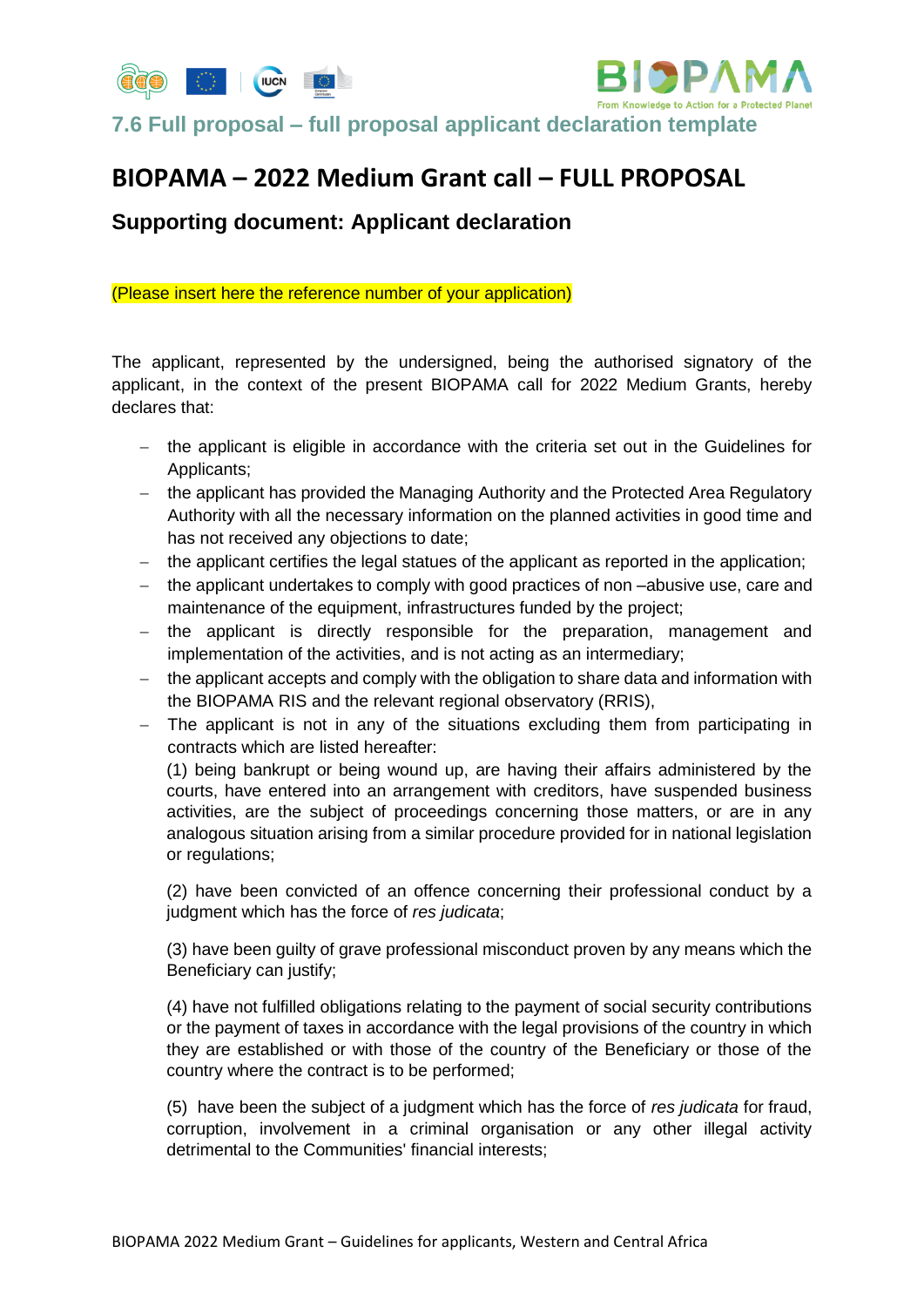



(6) being currently subject to an administrative penalty referred to in section 2.3.5 of the Practical Guide to contract procedures for EC external actions.

- − The authorised signatory of the third party must certify that he is not in one of the situations listed above and signed on behalf of the third party.
- − Furthermore, it is recognised and accepted that if the applicant participates in spite of being in any of these situations, he may be excluded from other procedures;
- − The applicant acknowledges that according to Article 131 (5) of the Financial Regulation of 25 October 2012 on the financial rules applicable to the general budget of the Union (Official Journal L 298 of 26.10.2012, p. 1) and Article 145 of its Rules of Application (Official Journal L 362, 31.12.2012, p.1) applicants found guilty of misrepresentation may be subject to administrative and financial penalties under certain conditions.
- − if recommended to be awarded a grant, the applicant accepts the contractual conditions as laid down in the Standard Contract annexed to the Guidelines for Applicants;
- − the applicant is aware that, for the purposes of safeguarding the financial interests of the EU, his personal data may be transferred to internal audit services, to the European Court of Auditors, to the Financial Irregularities Panel or to the European Anti-Fraud Office.
- − The applicant is fully aware of the obligation to inform without delay the BIOPAMA Action Component to which this application is submitted if the same application for funding made to other European Commission departments or European Union institutions has been approved by them after the submission of this grant application.

Signed on behalf of the applicant

| <b>Name of the Organisation</b>                   |  |
|---------------------------------------------------|--|
| <b>Address</b>                                    |  |
| <b>Contact details</b>                            |  |
| Name of the Responsible<br>Person (Block capital) |  |
| <b>Position</b>                                   |  |
| Signature + Stamp                                 |  |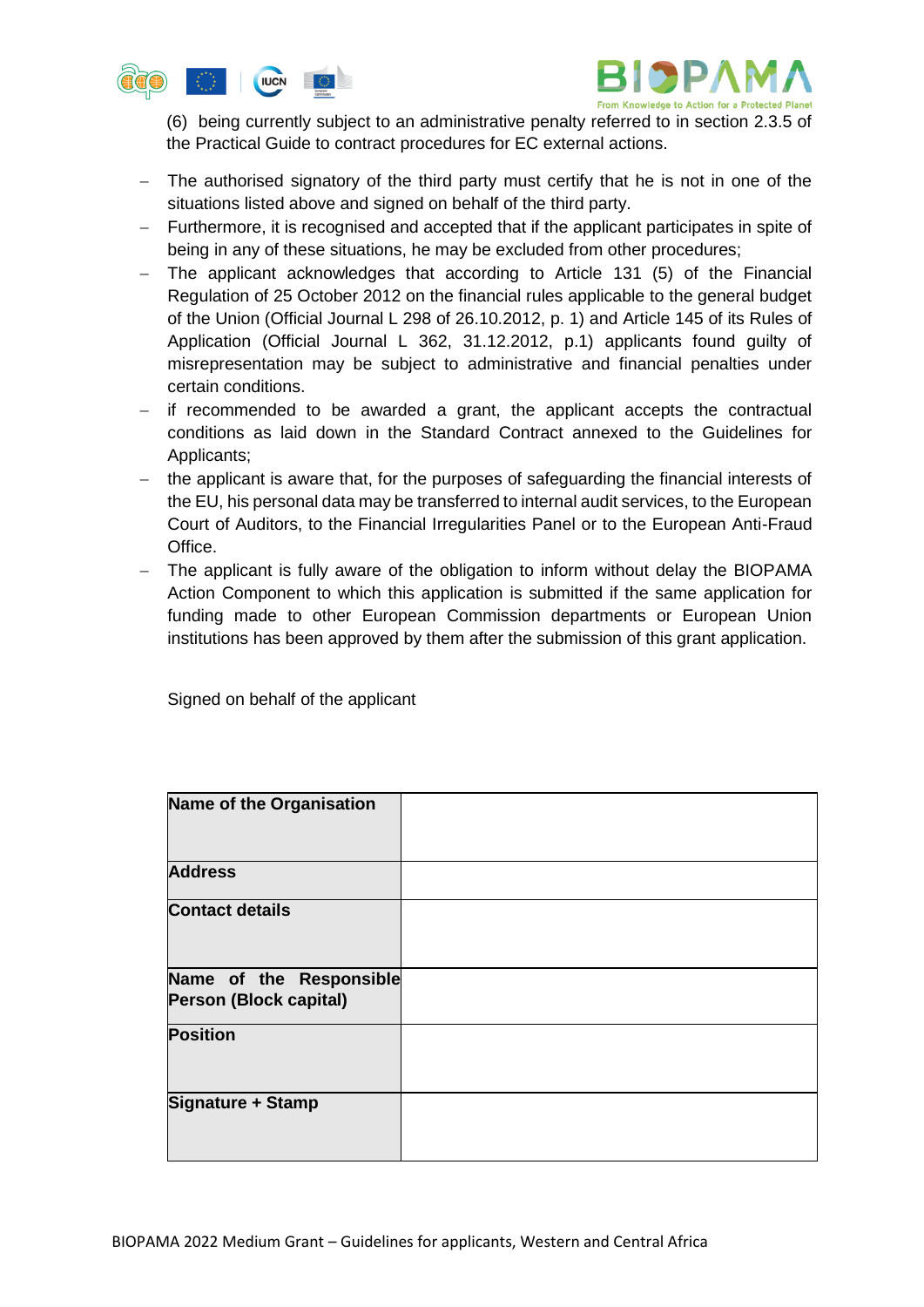

**Date**

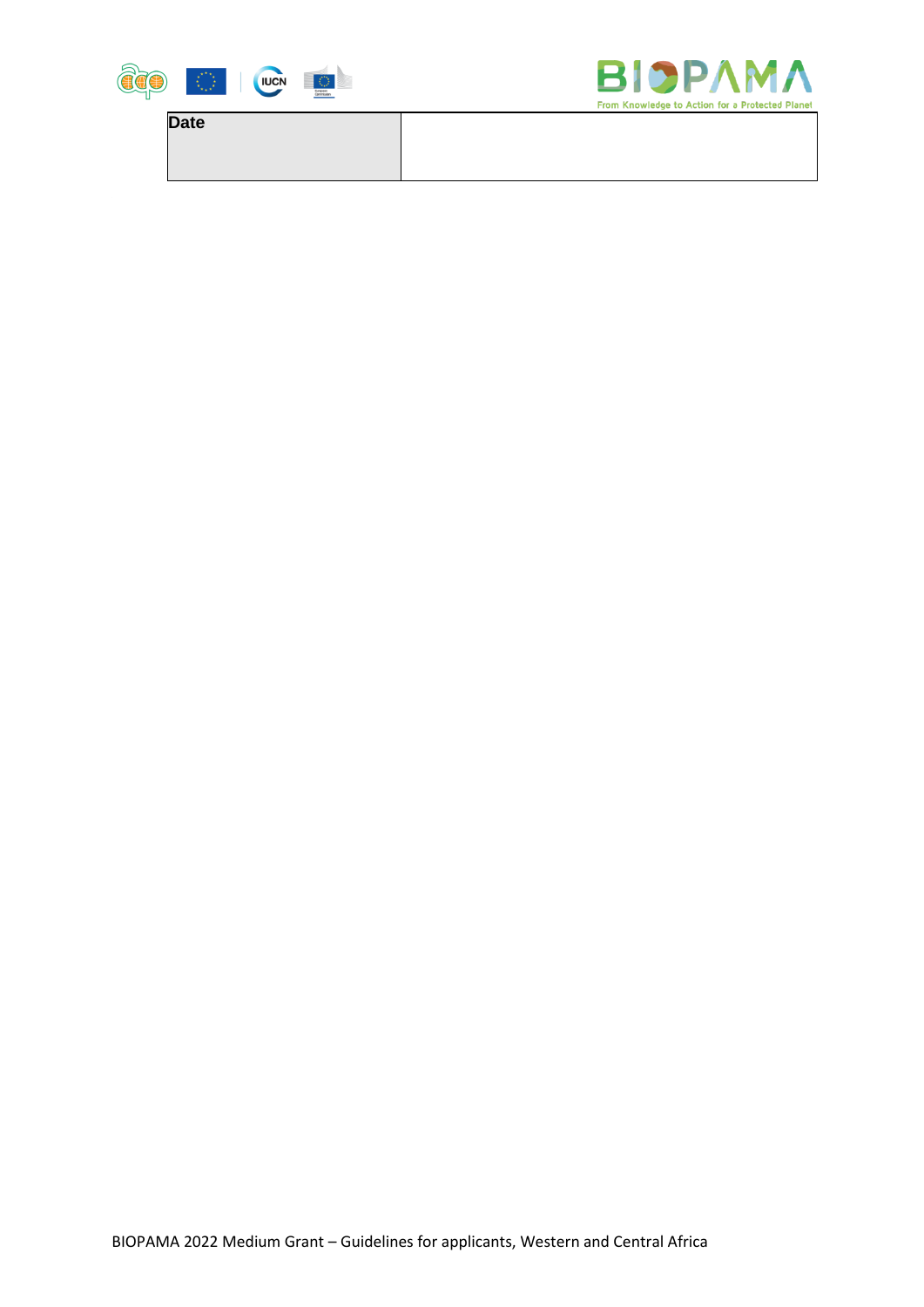



<span id="page-40-0"></span>**7.7 Full proposal – co-applicant declaration template**

# **BIOPAMA – 2022 Medium Grant call – FULL PROPOSAL**

# **Supporting document: Co-applicant declaration**

(Please insert here the reference number of your application)

The co-applicant authorises the Applicant  $\le$  insert the name of the lead applicant organisation> to submit on their behalf the present application form and to sign the standard grant contract with IUCN as well as, to be represented by the Applicant in all matters concerning this grant contract.

I have read and approved the contents of the proposal submitted to IUCN. I undertake to comply with the principles of good partnership practice.

\_\_\_\_\_\_\_\_\_\_\_\_\_\_\_\_\_\_\_\_\_\_\_\_\_\_\_\_\_\_\_\_\_\_\_\_\_\_\_\_\_

(Signature)

Name:

Position:

Date:

(Organisation Stamp)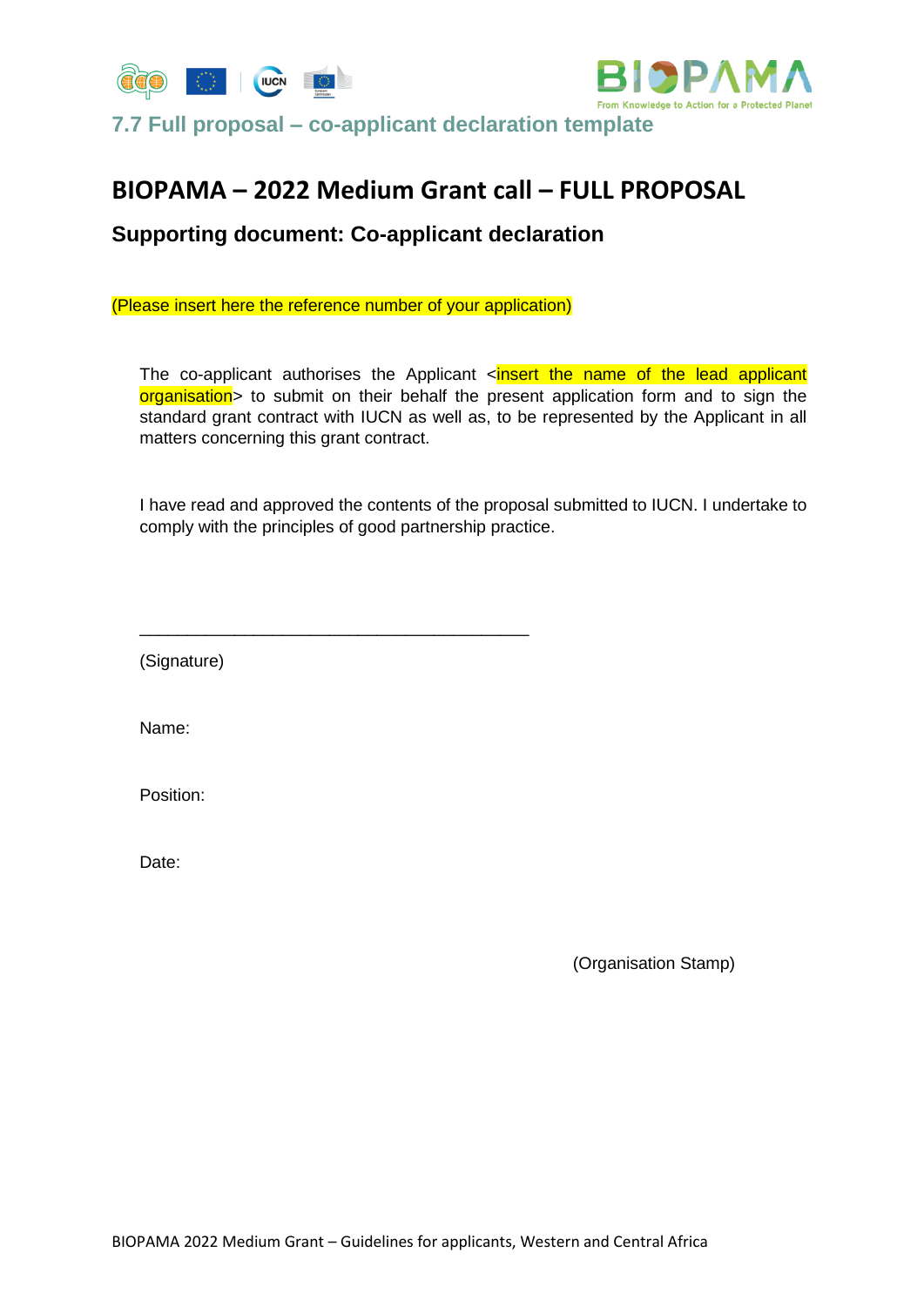



# <span id="page-41-0"></span>**7.8 Full proposal – budget template**

The budget template will be made available on the action component website, once the window to submit concepts to this call for proposal closes.